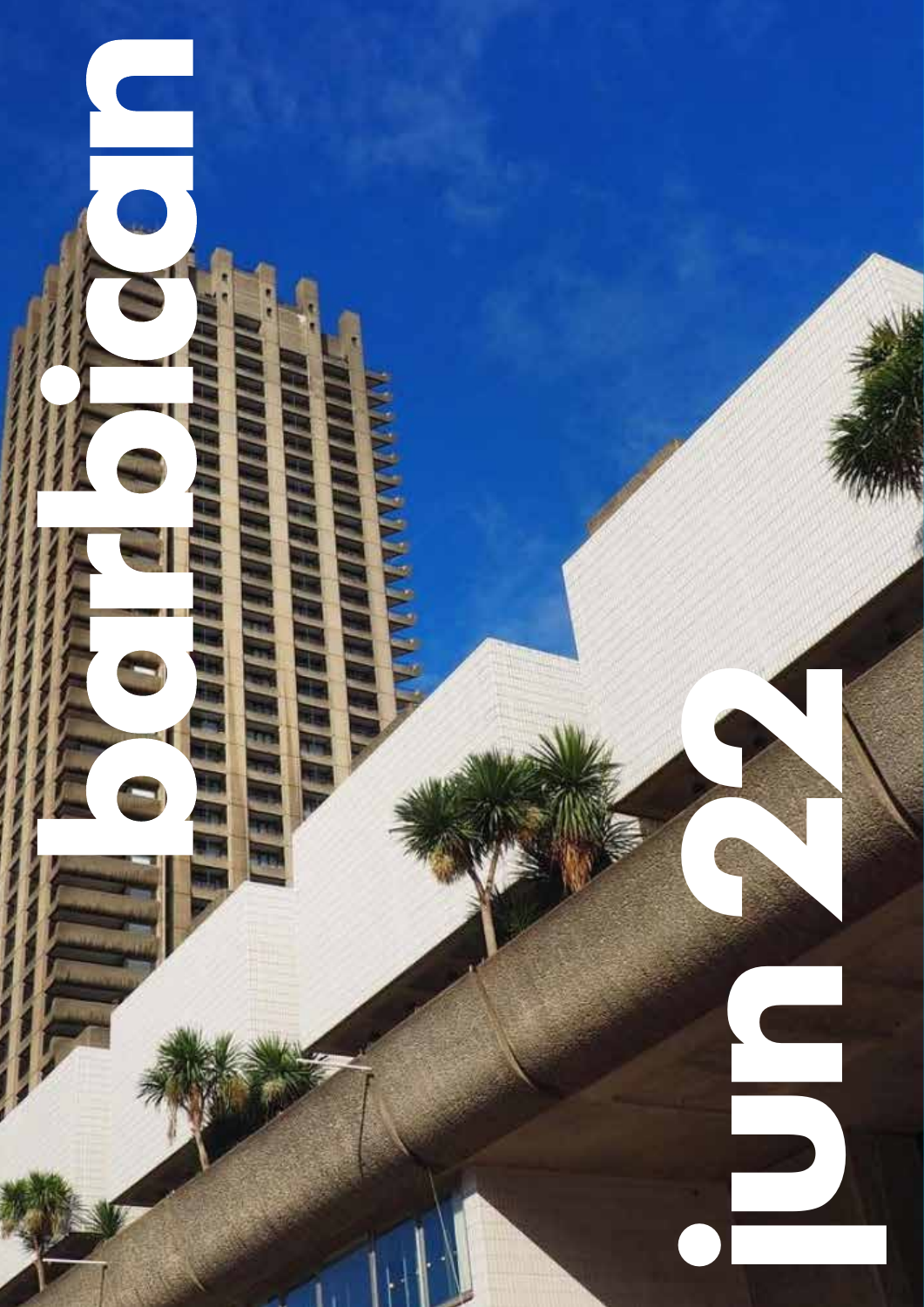

## **Hello!**

Welcome to summer at the Barbican. If the sun is shining there really is nowhere better to relax than our Lakeside Terrace, before heading into the Centre to explore our fabulous programme of exhibitions, music, theatre, film and events.

Championing and developing artists is such an important part of what we do. Open Lab in the Pit Theatre supports the creation of new work by sharing our facilities with dynamic young theatre-makers who want to push the boundaries of their craft. Meet some of those we're working with this year on pages 5-6 – and be sure to look out for their productions in the future.

The London Symphony Orchestra celebrates Swedish trumpet player Håkan Hardenberger's lifelong love of his instrument as he marks his 60th birthday (see page 12), while the Grammy award-winning singer-composer Arooj Aftab tells us how she writes her extraordinary music on page 14. Ambient musician William Basinski creates glacial work that's regarded as some of the most important of the genre. He looks back at the two decades since releasing his key work, *The Disintegration Loops,* ahead of a concert here (see page 3).

Interest in Afro-Futurism was renewed by the film *Black Panther* but this aesthetic, which sits at the intersection of Black pride, a reimagining of history and sci-fi, has existed for decades. We're looking back at some of the canonical films and their influence on current filmmakers from around the world in a new season this month (see page 2).

The creativity demonstrated by all these artists is a fundamental part of being human – it's what gives purpose to life. With this in mind, We Are Parable have organised an evening dedicated to finding your purpose (see page 4).

Whether you choose to see a new artist or someone you're familiar with, we are delighted to welcome you to the Barbican this month.

#### **Will Gompertz**

Artistic Director

## **Contents**

## **Now**

| Highlights                               |           |
|------------------------------------------|-----------|
| What's coming up this month              | $1 - 4$   |
| Meet these thrilling theatre-makers      | $5 - 6$   |
| What's on                                | 9–14      |
| Soon                                     |           |
| Book now for these<br>forthcoming events | $15 - 16$ |
| Always                                   |           |
| Enjoy the Barbican<br>at any time of day | 17–18     |



*Life Forces*, by Tin and Ed, 2021, one of the installations at new interactive exhbition, *Our Time on Earth*.

# **Change how you see humans' place on earth**

**Get a new understanding of our place in the planet's ecosystems through an exciting new exhibition that seeks to change the conversation on the climate emergency.**

New exhibition *Our Time on Earth* invites you to see global climate change in a new light by experiencing different perspectives from around the world and remembering that humans are one of millions of different species. While many of the interactive exhibits are in The Curve, you'll find plenty of others across the Centre – here's our guide to what you can discover.

#### **Life Forces** by Tin & Ed

Location: Level G, Barbican's Silk Street **Entrance** 

This interactive digital art installation provides a portal to nature, taking you on a vivid journey that reminds you of the fact that humans are part of nature, not separate from it. Included among the colourful and dynamic scenes are the journey of pollen and spores, rock formations and the blooming of flowers and mushrooms.

**Wither** by Thijs Biersteker Location: Well space, Level G

*Wither* aims to raise awareness of the startling rate of deforestation in the Amazon rainforest, by presenting visitors with a digital section of rainforest that changes with real-time data provided by UNESCO.

**Eyes as Big as Plates** by Karoline Hjorth and Riita Ikonen Location: Level G

Initially created as a play on characters from Nordic folklore, this photographic exploration of our connection to the natural world depicts characters that inhabit unique natural landscapes in wearable sculptures made from materials found in their surrounds.

**The Ideal city 2040** by Space 10 Location: Level G

Welcome to the Ideal City 2040. Viewed through virtual reality binoculars, experience a potential future where our cities are greener, healthier and more sustainable.

**Noise Aquarium** by Victoria Vesna Location: The Pit

This 3D audio visual immersive experience explores the effects of noise pollution on the plankton found in our oceans. Immersed in an underwater world, you're invited to create disruptive noises that clearly create a detrimental impact on the plankton.

**Our Time on Earth** Until 29 Aug See page 7 for details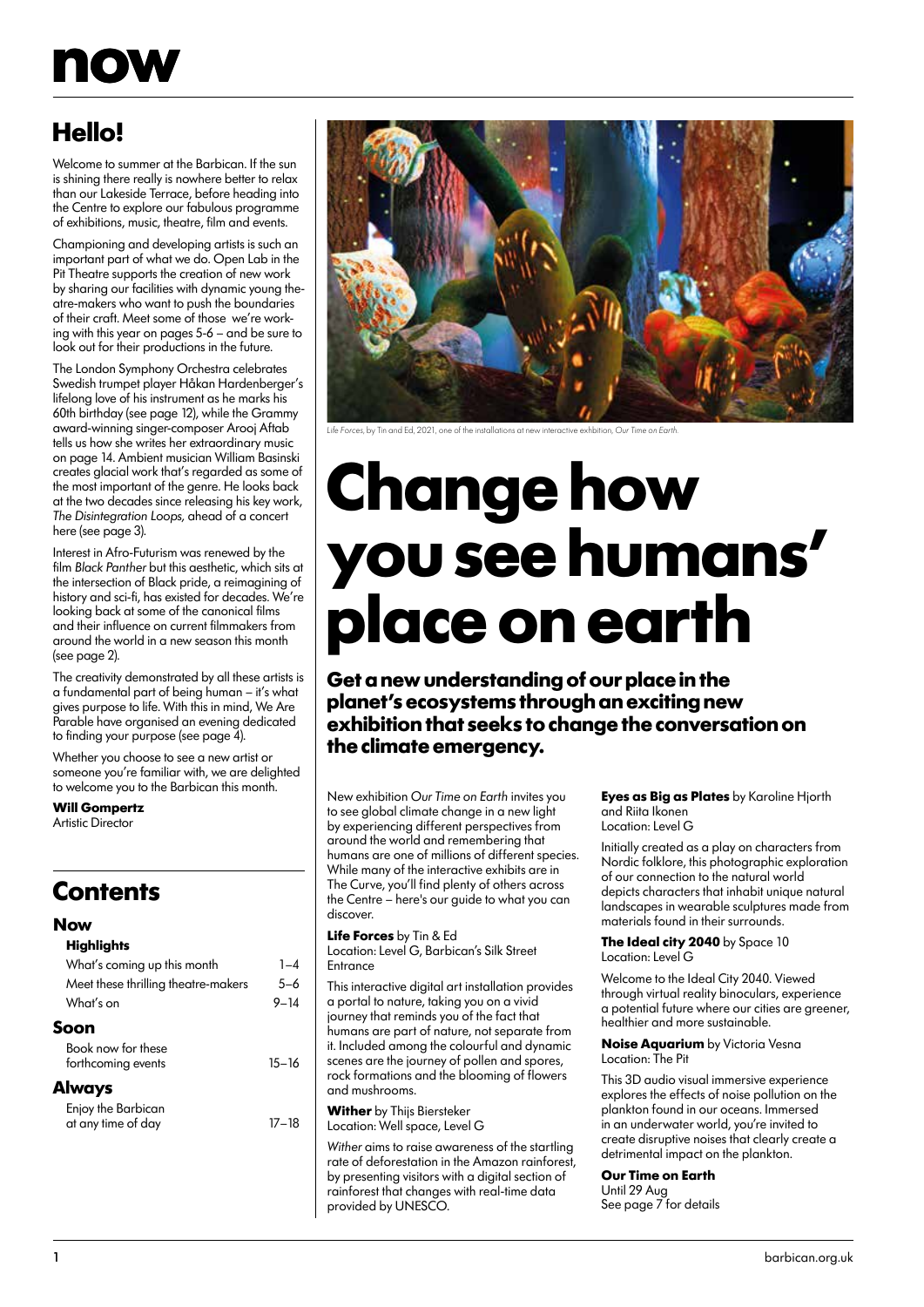# **Take a trip through the worlds of Afro-Futurism**

## **Our exciting new season looks at the origins of Afro-Futurism and explores its impact on cinema today.**

The global success of Marvel film *Black Panther* ignited a new interest in Afro-Futurism – the imagining of a future abundant with arts, science and technology, as seen through a Black lens. With its super-advanced technology and use of the imaginary substance Vibranium, the film is an excellent example of this intersection of Black pride, a reimagining of history, and sci-fi.

But long before the term was coined in 1994 by cultural critic and author Mark Dery, Black creatives were making films, music and literature that would later fall under the description.

This month we're launching a season dedicated to Afro-Futurism in cinema, travelling back in time for canonical films such as *Space is the Place* (1974), with musician Sun Ra, and *Made in America*, which looks at the work of free-jazz founder Ornette Coleman. From there, the programme expands to look at where Afro Futurism is now.

Among the recent films we're showing is 2016's *Kati, Kati* by Kenyan director Mbithi Masya which travels across temporalities to tell the story of a woman stuck in a sort-of purgatory; *Brown Girl Begins* by Canadian Sharon Lewis imagines a future of continued oppression for the poor, centring around a woman who must resurrect Caribbean spirits to assist with a revolution; and the UK debut of *Ratnik*, by Lagos-based filmmaker Dimeji Adebola. Made in 2020, the populist sci-fi film is set in a post-apocalyptic Nigeria and tells the story of a Third World War soldier Sarah Bello (played by Osas Ighodaro), who returns home on rotation to discover her sister is in the grip of drug addiction. In her fight to find a cure and overcome the evil drug barons who have ensnared her sibling, she stumbles upon a cutting-edge tech military bodysuit. After mastering the futuristic device, Bello sets out for revenge.

Adebola, who started drawing comic books as a child and initially aimed to make a career as an illustrator for a major international firm such as Marvel before becoming an animator, tells us he's always wanted to make a sci-fi film. A lifelong fan of the genre, he says he wishes there were more such films made by Africans, or with Black protagonists, such as *Black Panther*.

'I think one of the main reasons there haven't been as many sci-fi films from Africa is the technical skills in SFX haven't been there,' he tells us from his Lagos home. 'Also, it's capital intensive because you need a lot of SFX work after filming. But investors want you to shoot today and see it in cinemas in the next three or four months. So, if you tell them a sci-fi movie will take a year or more, they shy away from it.' Adebola, whose debut film *Hoodrush* (2012) was a musical thriller, says he wanted *Ratnik* to act as a proof-of-concept to the industry. He's hoping it will be the start of a boom in sci-fi films made in Nigeria and Africa more widely, and he's already starting to see results. 'Since I made it, investors and producers are already thinking OK, that movie that we thought we couldn't do back then, I think we can do now.' He says with Netflix reportedly looking to fund more Africa-centred films, there's a real sense of momentum. He's also planning to set up a visual effects training school to provide a strong technical base for other such films.

'Previously, there was a general belief that sci-fi is not for us, it's just for white people. Whenever you try to make a sci-fi movie, people are like, "Oh, come on, this is not African." But we're trying to change that narrative. I think sci-fi has no race. We all live in this world. We are all affected by technology.'

**Journeys Across Afro-Futurism** 2–30 June See page 9 for details



ace is the Place  $8$  © A North American Star System Production & Rapid Eye Movies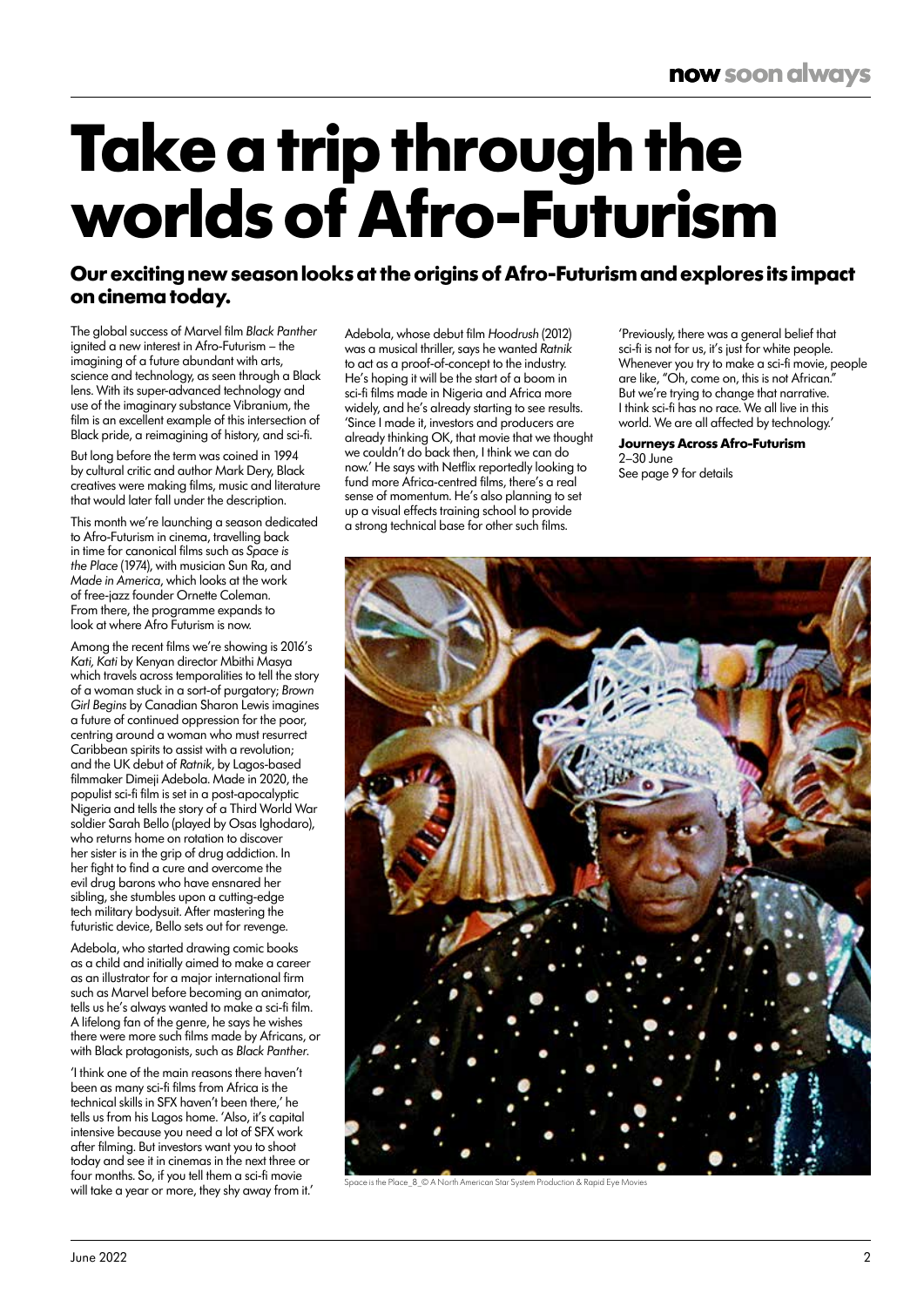

# **Creation from disintegration**

William Basinski will perform his new work *Lamentations* during this concert with the London Contemporary Orchestra

## **Regarded as one of the greatest ambient recordings ever, William Basinski's Disintegration Loops were made as he tried to digitise his collection of found sounds. Twenty years after their release, he looks back over their influence.**

In 2001, musician William Basinski was \$30,000 in debt and facing an eviction notice from the Brooklyn thrift shop he owned. Trawling through the vast 400sqft warehouse he and partner, artist James Elaine, shared, he started digitising his tape reels of found sounds and muzak using a CD burner he'd put on his over-stretched credit card. The results – *The Disintegration Loops* – became one of the most important ambient albums of all time.

He recounts the tale over Zoom from Los Angeles, where he lives now: As he was digitising the loops of tape reel, he popped out to get a coffee. On returning, he noticed the metal surfaces of the tapes were falling off, creating delicate, sparse waves of sound. Over the next two days he recorded what was to become the four-album series that made his name. Calling his friends, he told them, 'you won't believe what's happened – get over here'. 'People came over, we flopped around in that gorgeous loft, listening to it on huge speakers and just tripped out.'

He says he knew it was an extraordinary work as soon as he heard it. 'And so did everyone else that did. But I didn't know what I was going to do with it. I couldn't release a box set because no one knew who I was. And I was \$30,000 in debt.'

Then on 11 September that year, he watched in horror from the roof of his Williamsburg home as the Twin Towers in New York were hit by terrorists. 'When 9/11 happened, everything changed. The world changed. I managed to capture the last hour of daylight on my friend's video camera on a tripod on the roof of our building. And I got up the next morning and put *Disintegration 1.1* on, and it was suddenly like, "well, this is an epiphany". Everything's changed now. I mean, look around us now. Everything is so fucked up.'

Stills from the film he made became the artwork for the albums that started with a very limited release and have continued to be pressed ever since. Critics were unanimous in their praise. He says the records got him out of debt, and he's toured the world ever since, performing and making new music.

There will be an opportunity to hear some of this glacial, minimalist masterpiece when the London Contemporary Orchestra performs an arrangement of it this month. Basinski will also perform his latest release, 2020's *Lamentations*. It's another extraordinary record, made as he delved back into his vast collection of tapes. 'I'd pulled up this takeout container with these forlorn reject loops and thought "yeah, let's give the ugly kids a chance",' he grins. 'I found these

loops with that sample of opera that became [penultimate track] 'Please This Shit Has Got To Stop'. When I had that piece, I knew we had a double album. Anyway, by the time it came out, it was by the beginning of the pandemic.'

Another enormous world-altering event that preceded the release of your music? He laughs darkly: 'My friends and I joke that my drag name or DJ name should be Empress Sorry Y'all.

'I've been working really hard on the *Lamentations* set. I'm not just going to be playing the record. I think people will need to be prepared to [adopts southern US drawl] *get their minds blown*. I'm really excited about it.'

'That's the whole thing about my concerts. Every venue is different. It's not like listening to it in your house or on your headphones; you get to go and hear these massive sound systems resonating in these beautiful places.'

We couldn't think of a more appropriate setting for this epic work.

**William Basinski with the London Contemporary Orchestra: The Disintegration Loops** 9 Jun

See page 13 for details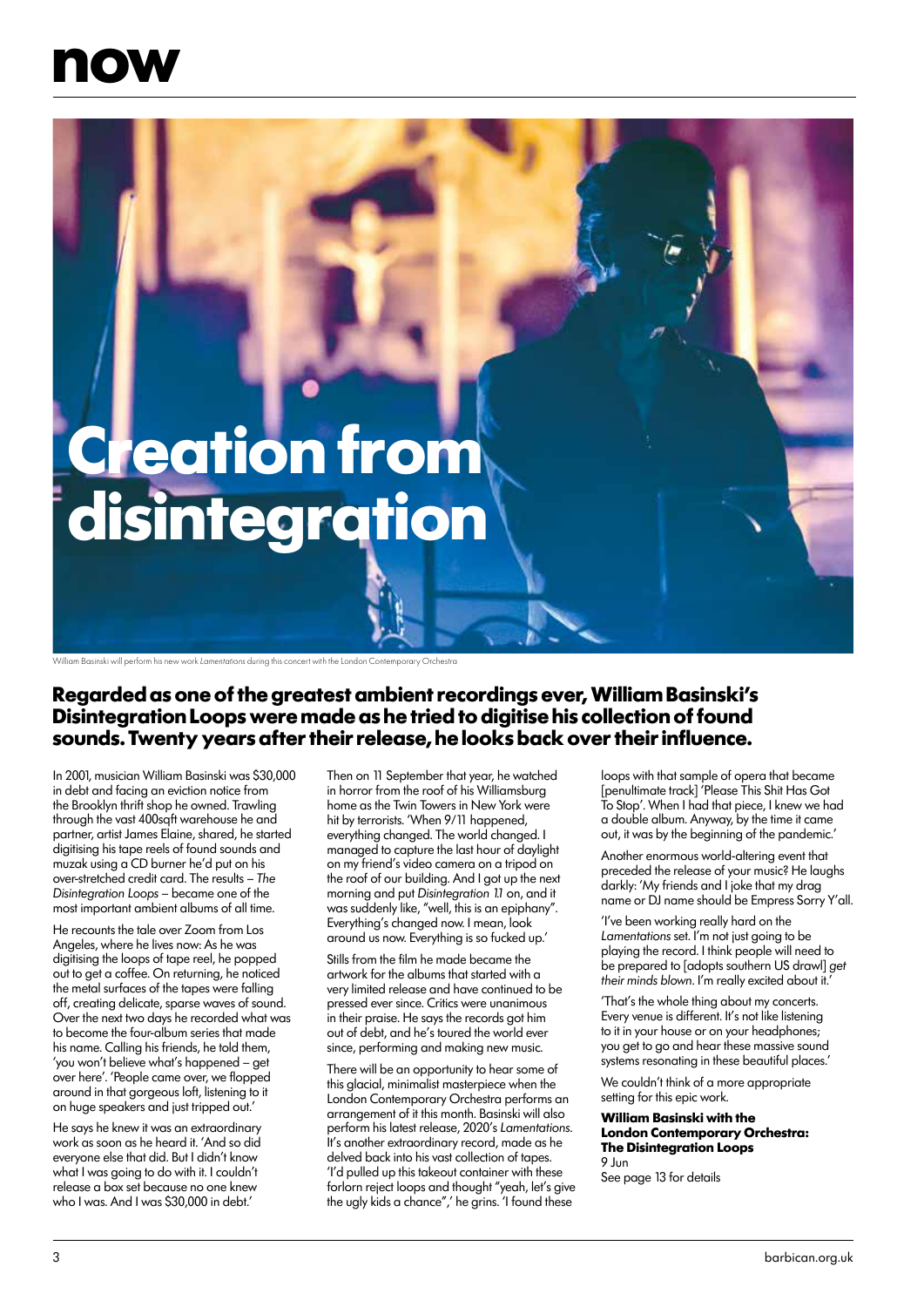# **Postwar parallels**

**Artist Abbas Zahedi discusses the parallels between the postwar modern period and our pandemic world as he explores these themes as our Associate Artist.** 



Artist Abbas Zahedi working with some of the Barbican Young Creatives in the temporary studio on Level G.

In the two decades following the Second World War, British people were dealing with the aftermath of this catastrophic conflict: financial hardships, returning soldiers, families mourning loved ones, war injuries, and the dawn of the nuclear age. How artists saw and responded to these issues is tackled in our 'exceptional' (*The Guardian*) exhibition *Postwar Modern: New Art in Britain 1945-65*, which takes a refreshing new look at the period.

In tandem with the exhibition, our Associate Artist Abbas Zahedi is examining the parallels between that time and where we find ourselves today. Through a public programme encompassing an open studio, public tours, talks, digital offerings, screenings, performances and a Young Barbican Weekender, Zahedi will respond directly to artists, artworks and themes presented in the exhibition.

'The main idea I'm considering is this concept of "post-",' he explains. 'The term "post" nowadays is a term that has become very trendy to use;

almost anything that's been defined, someone tries to say we're "post" it. For example, things like post-COVID, post-Brexit, post-war on terror, post-internet, post-gender, post-race. I feel like a lot of artists are also grappling with that. We make these definitions so as to give us some space, to create a distance from something that might be uncomfortable or difficult to think about. Then, it was post-war; now we're talking about issues of race, gender and reality.'

Zahedi is working with Barbican Young Poets and the Young Visual Arts Group, and used a temporary studio set up on Level G. See some of the results of this work for yourself at at a weekend celebration of his project on 4–5 Jun. (see page 7).

**Postwar Modern: Art in Britain 1945–65** Until 26 Jun See page 7 for details

## **Discover the power of finding your purpose**

Prepare to be inspired at an evening about discovering the power of creativity and purpose. Organised by We Are Parable, the award winning company which provides audiences with opportunities to experience Black Cinema in culturally relevant, unique ways, An Evening Of Purpose will feature film, music, spoken word and conversation, hosted by author of *Purpose: Find Your Truth and Embrace Your Calling*, Jessica Huie.

We Are Parable co-founder and creative director Anthony Andrews says: 'We want to look at how we've all changed over the last two years: how we communicate, work and look. One of the things that has been affected by that is how we see ourselves, how we approach giving our lives purpose. So we want to explore how people now think about their own purpose by showing how some of the people we've invited are living in their purpose. It might be someone who's created a film in lockdown or musicians who have really doubled down on their efforts. It's a celebration of people who have been able to make that transition. The aim is to create an opportunity for the audience to feel empowered by that.'

Co-founder and director of operations Teanne Andrews says this feeling of finding purpose reflects their own journey with We Are Parable. 'It came out from that purpose-driven action of wanting to bring a film that we hadn't seen in the cinema onto the big screen, coupled with the idea of being passionate about something too. That underpins a lot of the purpose of the work that we're doing now in terms of working with emerging Black Filmmakers, showcasing their work, sharing Black cinema as a whole and giving opportunities for audiences to not only experience but also respond to what they're seeing. We originally started this as a passion project and now it's our full time jobs.'

We Are Parable is a long term partner of our Communities and Neighbourhoods team.

#### **An Evening of Purpose** 24 Jun

See page 9 for details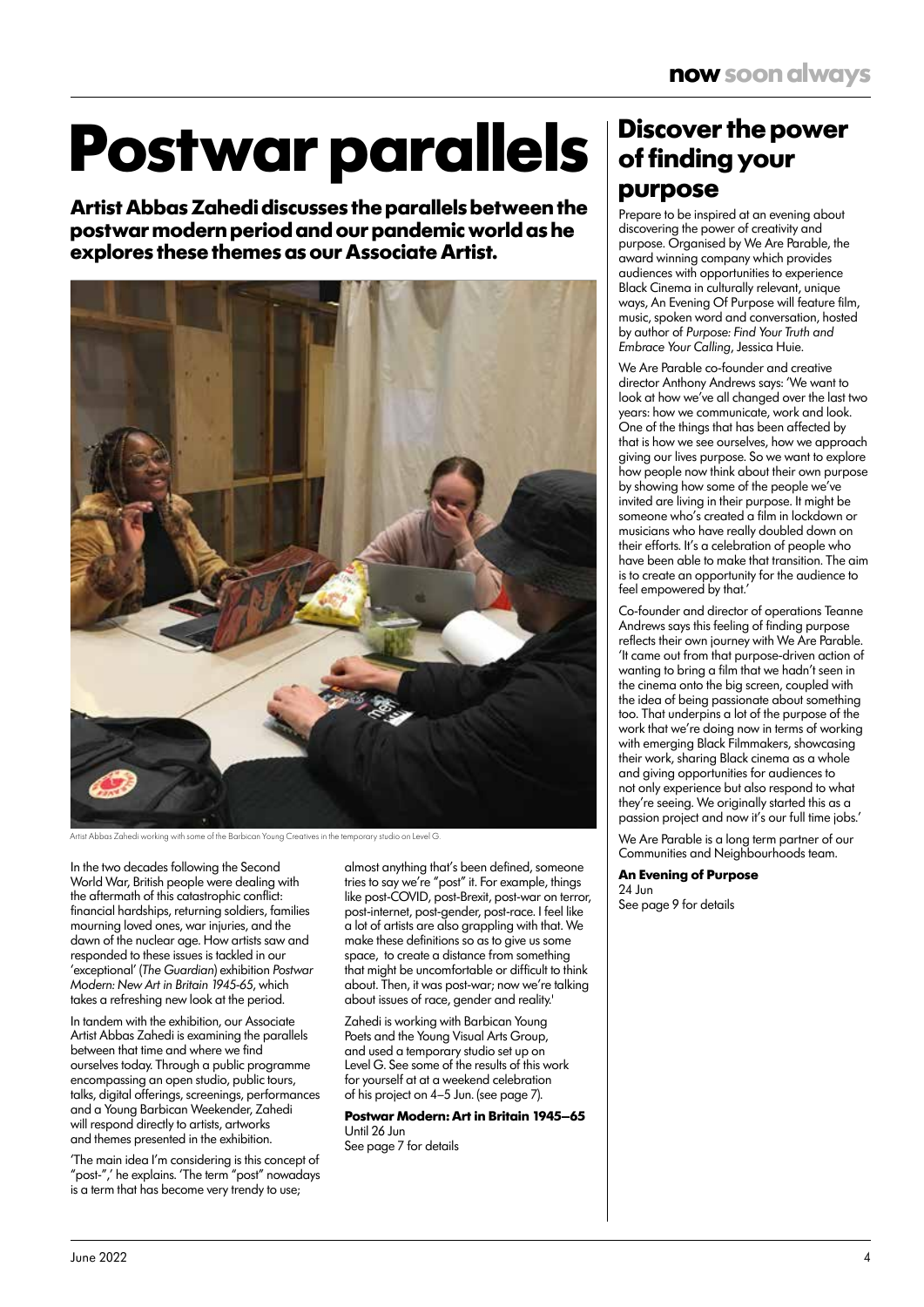# **Meet these thrilling theatre-makers**

**Our Theatre Open Lab programme gives artists the opportunity to research and develop a new project, idea or performance. Meet this year's cohort and find out what they're working on during this innovative scheme.**

With a passion for supporting excellent new talent, each year our Theatre team selects six artists for our Open Lab programme. The scheme gives early- or mid-career artists the opportunity to research and develop a new project, which we support with a cash grant, a week's residency with full technical provision, training with our staff and industry experts, and mentoring sessions.

We're really excited to be working with these unmissable artists, and highly recommend you look out for their work. We asked them all to introduce themselves and share what they're working on.



#### **Seemia Theatre**

Award-winning international ensemble Seemia Theatre is made up of six members from Iran, Argentina and the UK, led by Iranian director Sara Amini. It believes in theatre as a tool to open doors and break down barriers, and through socially-engaged devised performances, the company endeavours to bring communities together.

Seemia Theatre's devised performances fuse European physical theatre and musicality, British script-writing and Persian storytelling 'in order to make a vibrant mural of stories to connect audiences with current social and political issues,' says producer Robin Paley York.

During Open Lab, the group will be working on *TAKE ON THIS*, 'a bold investigation of the role of the terrorist, the terrorised, the spectator and the investigator; examining prejudice and racism'. He adds: 'We plan to present a blended digital experience and live performance in our first play fusing physical theatre with audio-visuals, live and pre-recorded video, projection and live streaming. Using an app,

the audience will be able to choose who they suspect, as we ask them to interrogate their prejudice. We want to look at how much people take media and social media at face value.

'The opportunity to play and experiment in the Open Lab and The Pit, with incredible technicians for the first time in two years since the pandemic has been fantastic. It has given us the drive to keep creating at such a politically divisive time.'



#### **Clumsy Bodies**

Trans and disabled artists Jess and Oli – aka Clumsy Bodies – make work about trans issues through the lens of their romantic relationship. They say their work is silly, playful, unconventional and strongly rooted in multimedia. 'We try to tap into less explored genres. We are big fans of horror tropes and not so much fans of the fourth wall,' they say.

During Open Lab, they will be working on *Clumsy Body Doubles*. 'It's a comedy-horror about us hiring our cisgender doppelgangers to take over our lives in response to the phenomenon of cis actors playing trans roles. We may lose grip on reality while making it, but hey, that's the arts, right?

'During our week in The Pit, we want to explore ways to stage horror in theatre that can evoke the same strong emotional responses as watching a horror movie in the dead of night. We are also really interested in how you can bring tropes like found footage into the theatrical space and blur that line with reality.

 'Or, we will just hire a ridiculous amount of doppelgangers to be on-stage with us and have groups of Scarlett Johansson and Gordon Ramsay impersonators walk in and out of the Barbican.'

The two say they hope to continue developing and testing the production throughout the year, so keep an eye out for opportunities to see it. 'We are also currently developing a trans horror residency with Sick of the Fringe and Live Art Development Agency later this

year. We are planning on inviting a group of trans and/or non-binary artists to explore the representation of trans people within horror and how we can reclaim the genre as our own.'



#### **Krishna Istha**

Writer, performance artist, comedian and theatre-maker Istha makes sociallyconscious work that frequently addresses taboo or underrepresented topics such as sex work, critical feminist theory, and trans and non-binary identities.

Their Open Lab project is the beginning of a huge five-year undertaking about motherhood that will result in three linked works. 'I am planning to be a parent and to carry a child, so the first part of the work is a one-to-one interactive performance interview, where I audition audience members to find my perfect sperm donor.

'The second part is a show with my mother, when I am actually pregnant. She's never made any theatre, but this will be a show she's devised that I am in. It came about because a year ago, she told me stories about her life that she hadn't told anyone. She told me she'd had a child before me who went missing from the hospital and was never found. What stuck with me was she said that she hadn't told anyone because no one would listen. I wondered what I could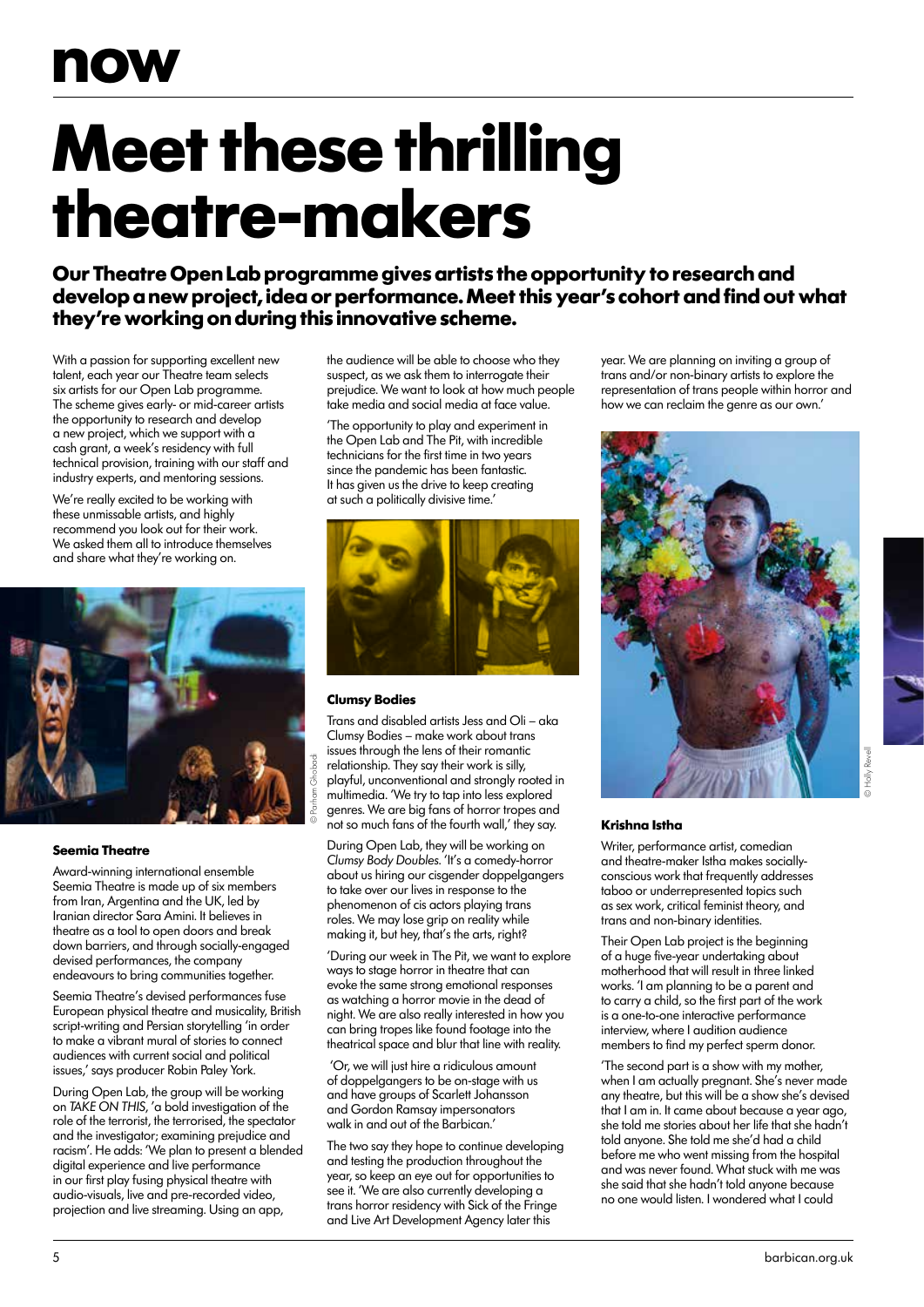## **now soon always**

do to help her, and I realised the only thing I could give was a theatre show, which I think is quite therapeutic, healing and cathartic because that's the release I get from making work.

The final third part will be the actual birth of my child. Ideally, I would love to give birth on stage as an artist, but that's probably going to be logistically and medically impossible, so I'm going to find another way to incorporate it into this trilogy, either as a video or audio or another way I will incorporate it artistically.'

At the end of the project, Istha will archive all three parts, so they become a performance documentary.

#### **emma + pj**

Emma Clark and PJ Stanley met on a Master's programme at Central Saint Martins. Their collaborative, interdisciplinary work sits in the space between theatre and live art. 'A lot of our work tries to grapple with quite large macro global topics, such as the climate emergency, and finding ways of processing those topics through intimate, personal, emotional lenses,' says Clark. 'We try and make work about things that frighten us, rather than things that we're confident in,' adds Stanley.



For Open Lab, emma + pj will be developing a new work called *Ghosts of the Near Future*, which tackles 'extinctions: climatic, cultural, civilisational'. Stanley says: 'This all came out of the pandemic, as we're in this strange liminal transitional moment between the "nice happy before times" and whatever we're moving into next. There's this sense everyone has that things are very, very bad, but also are getting worse. But we didn't want to make a COVID play, and we didn't want to make a play about icebergs melting. We wanted to make something that was about that feeling. Because until you can confront the feeling that underlies all of these big issues, you can never really deal with them politically. No matter how up to date you are on the issue or the discourse, ultimately, it's the emotional response that comes first. And that's what we want to grapple with in this piece.'

Clark adds: 'We were also interested in thinking about extinction in a kaleidoscopic way. To examine it all the way from the really personal – such as personal mortality or grief – to a global or universal sense of long timescales and eventual extinction on a planetary level.'

While the theme is extinction, it's explored through a story about a magician figure who's travelling to Las Vegas through the desert to perform the world's greatest disappearing act.

'We're unbelievably grateful for being selected for Open Lab and want to take full opportunity of what it represents for us, which is a chance not only to level up aspects of the show, but also for people to see it,' says Stanley.

#### **HiddenViewz**

Crawford Kalu, Rachel Mervis, Clint Mwaka and Andrea Lungay met at drama school and formed HiddenViewz to bring a different perspective to the arts and provide a platform for those who are often overlooked in society.



'We're working on a show called *Nyumbani Lounge*, which is set in a 1930s Black British bar,' says Lungay. 'The 1930s is really pivotal in Black British history, because it's an important time for the first British-born Black people of the time and how they grew. We thought it'd be very important for reflecting us as a company, but also that time period. The show's immersive. It exists within a bar, and the audience sits on stage with the action happening all around them.

'Eventually, we'd like this show to take place in unconventional spaces, such as a real bar. So as well as utilising the Open Lab opportunity to express ourselves to the larger scale theatres and venues, we're also looking at how we can utilise our network within bars and lounges and restaurants and bring theatre to a space that might not have even thought to have it there.'

Mwaka says, 'A lot of the characters who are portrayed in *Nyumbani Lounge* had their own mini storylines, and so we've bonded it to create one timeline of what happens.'

While we see many different stories, the whole plot takes place during one night at a bar. It includes a lot of Black cultural history from a time that's not often discussed, adds Mervis. 'Another element of this production is ancestry,' says Lungay. 'We wanted to play with the idea of ancestors existing within the space that we make as Black creatives. And we're including elements of stories we were told as kids, like Anansi the Spider, that my mum told me from the Caribbean.'

Mervis says as a result of the Open Lab experience, the group is hoping to attract the attention of venues that would like to host the production.



#### **Asylum Arts**

This company is headed by Stephen Bailey, a neurodivergent/disabled theatre-maker who explores reclaiming classic texts and representations of disability through a political disabled lens. For Open Lab, he is 'examining historic presentations of disability on film, and particularly why it's such a common trend that the same old figures and characters are played by non-disabled actors, why those performances are so often garlanded with awards, and what that says about how we think about disability'. He says he's interested in the idea that disability is symbolic, that disabled people are either villains or they're being punished, or disability represents an error that they've made. 'Or it's a barrier for someone to overcome, which in older movies almost invariably involves life-changing surgery.'

While *Who Plays Who* (the production's working title) is still in development, Bailey says it's likely to involve interpolated film footage. Picking through archive or historical movies, he's considering how actors might respond or reinterpret them on stage. He says he's planning to select well-known films such as *The Hunchback of Notre Dame* or *My Left Foot* so people can relate to them. There will be an opportunity to see the finished work at Liberty Festival, the Mayor of London's flagship showcase of high-quality work by D/deaf and disabled artists, taking place in late July.

Bailey is artistic director of Asylum Arts, an organisation focused on better representation and engagement with neurodivergent and disabled artists in the wider theatre community.

Open Lab is made possible thanks to support from people such as you, through donations, and Arts Council England. Find out more about how you can support this important work at barbican.org.uk/support-us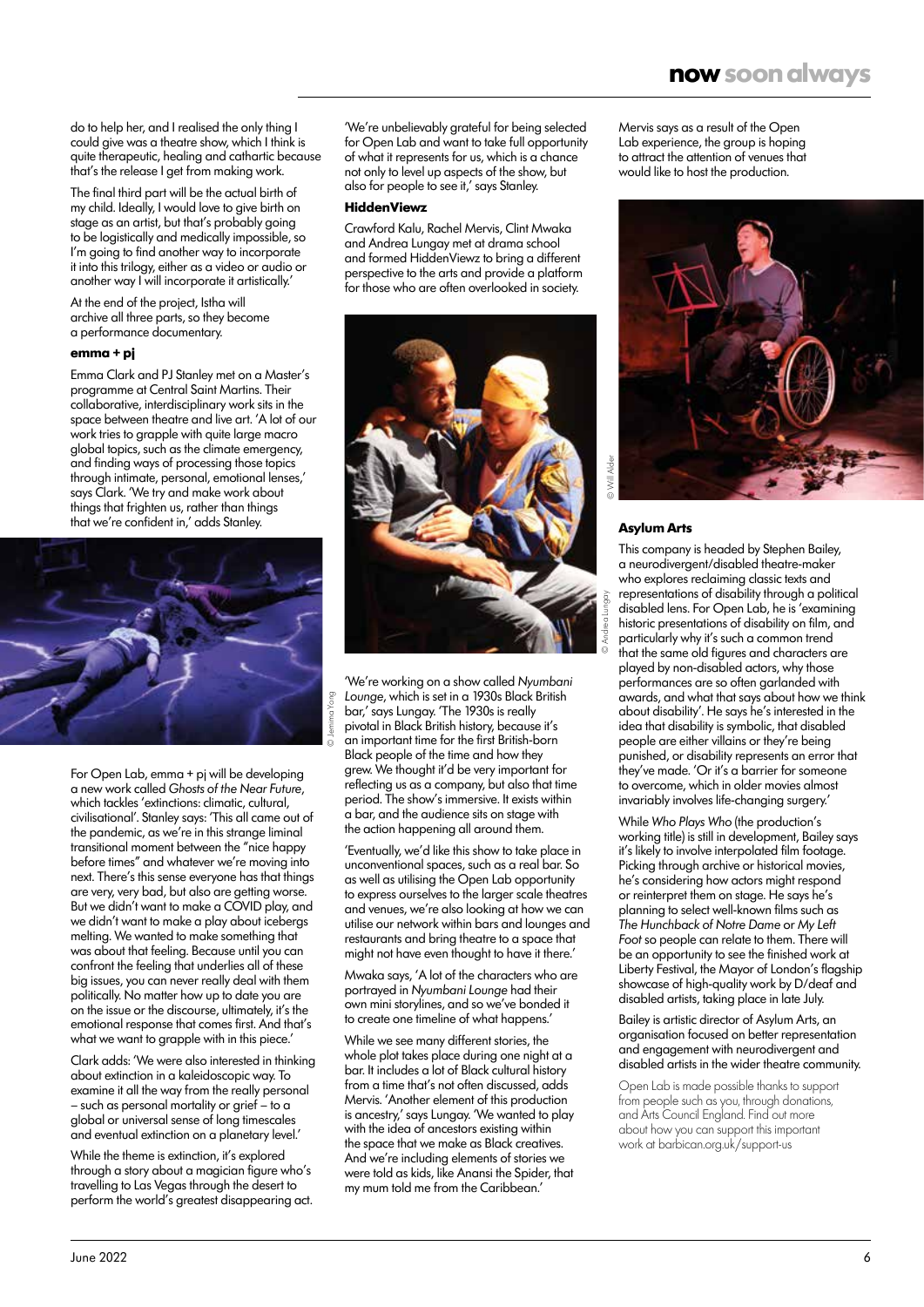

# **Art & Design**

## **Postwar Modern: New Art in Britain 1945–1965**

## **Until 26 Jun, Art Gallery Postwar Modern: New Art in Britain 1945–1965**

A landmark reassessment of the art produced in Britain after the Second World War, in which artists imagined the world anew. The exhibition features 48 artists and around 200 works of painting, sculpture, photography, collage and installation. (£18)

### **4–5 Jun, Art Gallery Postwar Modern Weekender**

A collection of workshops, performances, and activities led by a group of Young Creatives, all inspired by Abbas Zahedi's Age of Many Posts project. (Young Barbican Tickets £5).

### **Thu 9 Jun, 6.30pm, Art Gallery Exhibition Tour with Abbas Zahedi and Abbas Faiz**

Join us on a gallery tour where Abbas Zahedi, together and human rights lawyer and poet,Abbas Faiz of Exiled Writers Ink, explore and discuss ideas around migration, exiles and activism.

### **Thu 19 Jun 9am, Frobisher Auditorium 2 Strange Universe: Explorations of the Modern in Postwar Britain 1945–1965**

This one-day symposium is a collaboration with the Paul Mellon Centre for Studies in British Art and will explore how the art world was reimagined in the years after the Second World War.

#### **Tue 14 Jun, 6.30pm, Art Gallery, Conservatory & The Curve Members' Late: Our Time on Earth + Postwar Modern**

Get behind the scenes and explore the Centre after-hours, with access to both exhibitions, curator talks, creative workshops, our Garden Room bar, a self-guided Conservatory trail, and more. (£5)

## **Wed 22 Jun, 10am, Art Gallery Relaxed Viewing of Postwar Modern**

These are intended for anyone who may benefit from a very relaxed environment, where you can enter and exit more freely. (£13\*)

## **Fri 24 Jun 1pm, Art Gallery Curator Tour with Hilary Floe**

Assistant Curator of Postwar Modern, Hilary Floe, leads a tour of Postwar Modern, focusing on some of her personal highlights from the exhibition.

## **Our Time on Earth**

## **Until 29 August, The Curve Our Time on Earth**

A major new exhibition seeking to transform the conversation around the climate emergency, aiming to to empower visitors to make a positive change through exploring a range of radical visions for the future of all species. The exhibition includes 18 works, including 12 new commissions, from 12 countries around the world. (£18\*)



Postwar Modern: New Art in Britain 1945 - 1965, installation view. © Tim Whitby / Getty Images

For full programme information, including opening times, please visit **barbican.org.uk**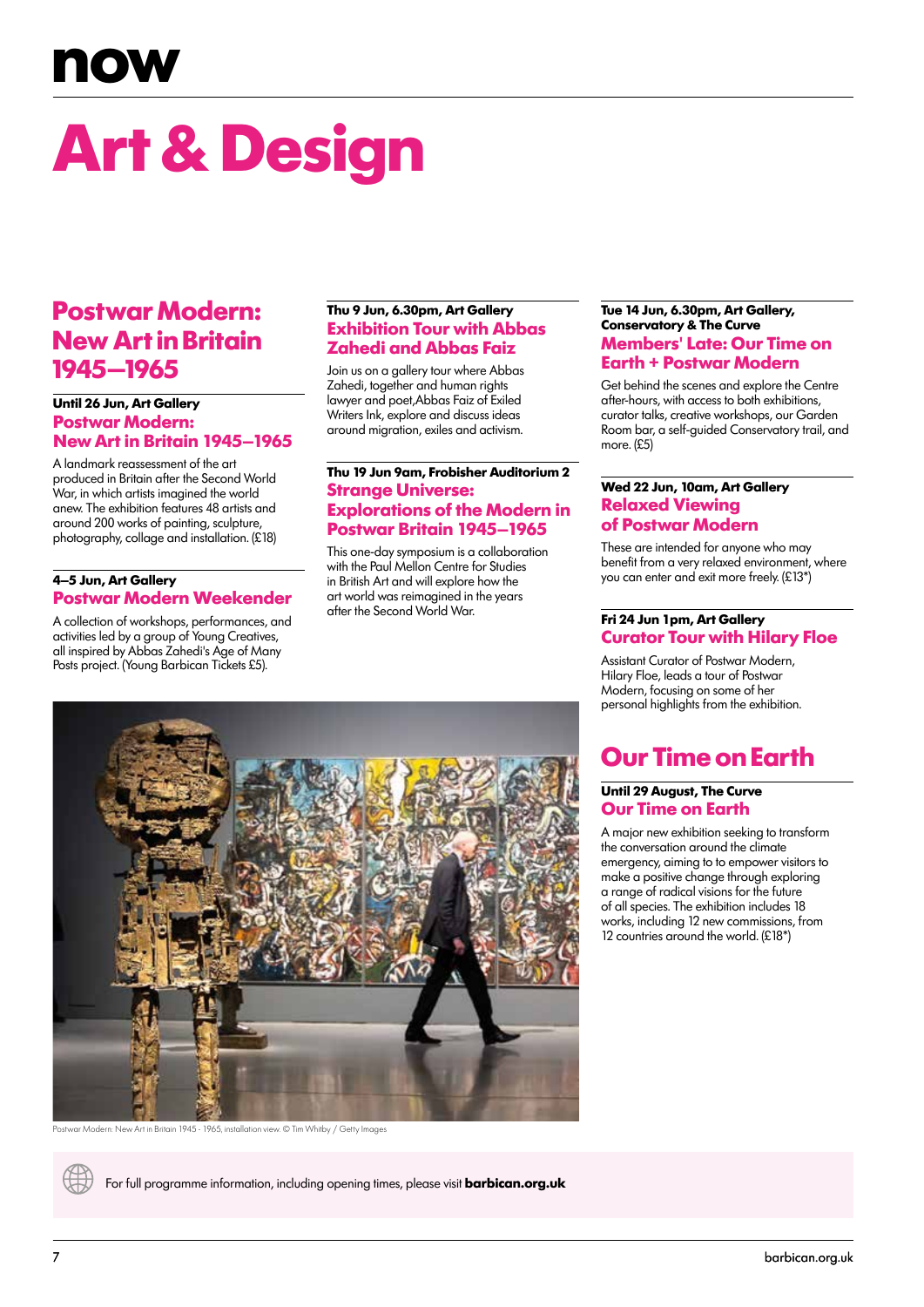# **Theatre & Dance**



Gecko: *The Wedding* © Rocio Chacon

## **7—11 Jun, Theatre Gecko: The Wedding**

Seducing audiences with intricate choreography and provocative narratives, The Wedding brings the union between state and individual into question amid a flurry of white dresses. (£10–30\*)

## **25 Jun—3 Sep, Theatre Anything Goes**

The sold-out musical sensation, Anything Goes returns by popular demand. The 'musical equivalent of sipping one glass of champagne after another' is back for a limited season. (From £29.50\*)



For full programme information, including artist line ups, please visit **barbican.org.uk**



Kerry Ellis stars in *Anything Goes.* 

Details of prices are available online. Barbican Members and Business Members enjoy discounts on selected events. Join Young Barbican and get tickets for selected events for just £5, £10 or £15 \*Booking Fees: £3 per online transaction. Some events have reduced booking fees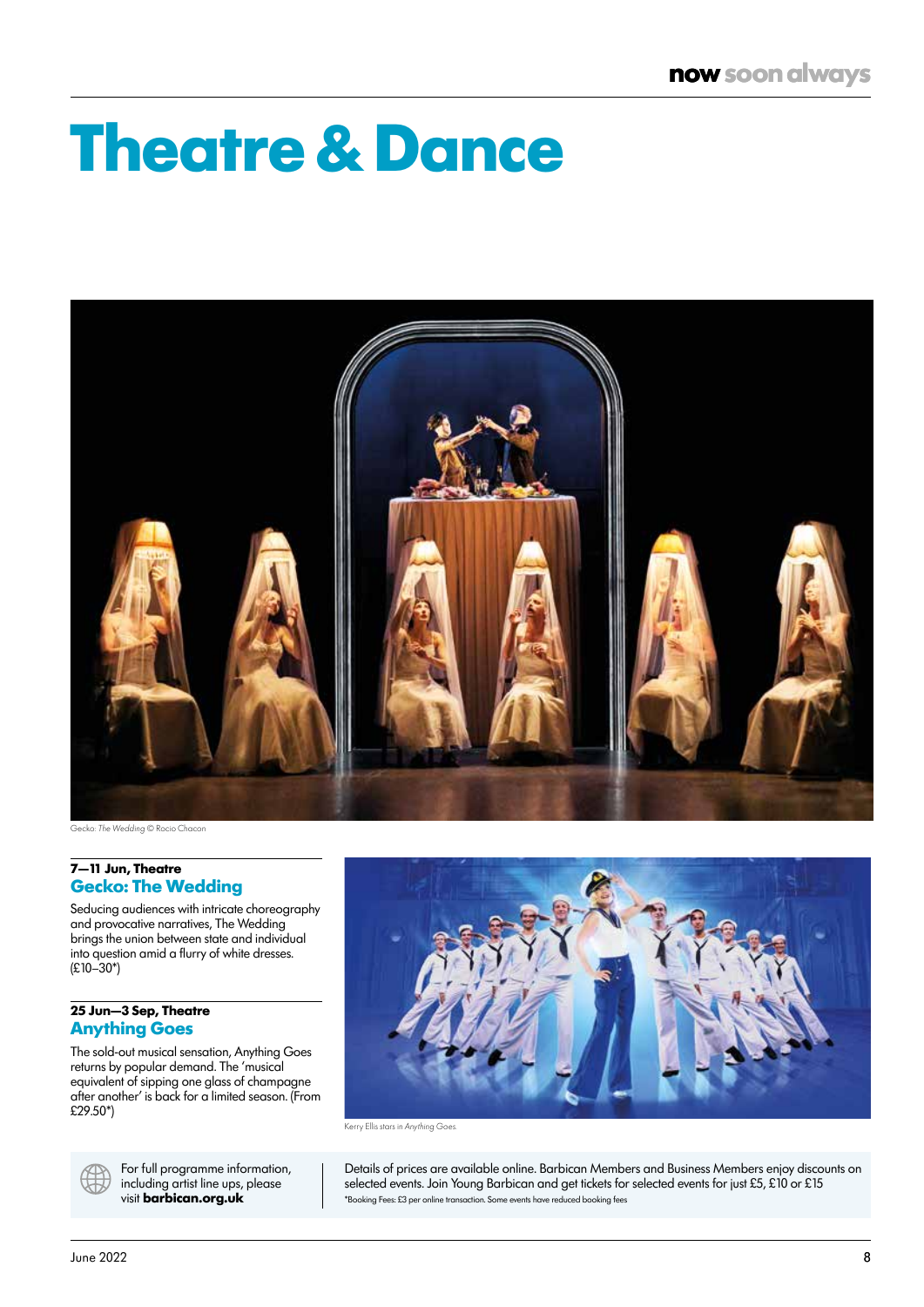# **Cinema**

## **New releases**

Please note the new release schedule is subject to change

## **Fri 3 Jun Bergman Island#**

Starring Mia Wasikowska, Vicky Krieps and Tim Roth, this new film-within-a-film from Mia Hansen-Løve explores love and filmmaking, set on the island that 'starred' in Ingmar Bergman's divorce-inducing Scenes from a Marriage. (£12\*)

## **Fri 3 Jun Tigers#**

A powerful look at the world of elite sports. When prodigious young footballer Martin (Erik Enge) is bought by an Serie A club, his dream move turns out to be more complicated than he imagined. (£12\*)

### **Fri 10 Jun All My Friends Hate Me#**

This inventive comedy-horror focusses on Pete (Tom Stourton) as he reunites with old college friends. But are they just playing with him, or do their pranks have something more sinister behind them? (£12\*)

## **Fri 10 Jun Leave No Traces#**

This Polish historical drama follows Jurek (Tomasz Zietek), the only eyewitness to the fatal beating of a famous poet's son in 1938. What follows is a quest for justice, against a system that wants to deny the truth. (£12\*)

## **Fri 17 Jun Good Luck to You, Leo Grande#**

Emma Thompson and Daryl McCormack star in this tightly-constructed tale, of a 55-yearold widow looking for excitement, sex and connection from her encounters with young sex worker Leo. (£12\*)

## **Fri 17 Jun Pleasure#**

This debut feature from Ninja Thyberg centres the female experience and the psychological journey of Bella, a Swedish 19 year old seeking to make herself a star in the world of US porn. (£12\*)

#### **Fri 24 Jun Elvis#**

Baz Luhrmann (Romeo + Juliet) returns with this biopic of Elvis Presley (Austin Butler), and his fraught relationship with his successful yet controlling manager Colonel Tom Parker (Tom Hanks). (£12\*)

## **Fri 24 Jun Moon, 66 Questions#**

From director Jacqueline Lentzou comes this Athens-set story of a daughter, Artemis (Sofia Kokkali), who discovers a secret of her ailing father, enabling her to understand and care for him for the first time. (£12\*)

## **Special events and seasons**

## **2–30 Jun, Cinema 2 Journeys across Afro-Futurism**

This six-part season speculates on the impact and directions that the ideas and cultural aesthetic of Afro-Futurism has taken within the medium of cinema. (£12\*)

### **Sat 4 Jun 5.55pm, Cinema 1** Hamlet<sup>12A</sup>

**Met Opera Live**

Tenor Allan Clayton stars in the title role of this contemporary opera of William Shakespeare's famous drama, alongside Neil Armfield's acclaimed staging for this new production. (£37\*)

## **Sun 5 Jun 3pm, Cinema 1 Early Japanese Animation 12A\* + live synth accompaniment by the Guildhall's Electronic Music Studio**

**Silent Film and Live Music**

We present a compilation of very early Japanese animated films, with live synthesiser accompaniment, by composers and musicians of the Guildhall's Electronic Music Studio. (£13.50\*)

Barbican Members enjoy discounts on selected events, including 20% off cinema tickets. Join Young Barbican and get tickets for selected events for just £5, £10 or £15. \*Booking Fees: £3 per online transaction. Some events have reduced booking fees. Barbican Members don't pay booking fees.

## **21 Jun 6.30pm, Cinema 3 Oska Bright Film Festival 2022**

Join us for a collection of short films from the world's leading learning disability film festival. (£8\*)

### **Fri 24 Jun, 6.30pm, Cinema 1 We Are Parable presents An Evening of Purpose**

Film, music, spoken word and conversation come together to create a night which celebrates purpose, hosted in collaboration with author Jessica Huie MBE. (Check website for ticket prices)

## **25 Jun 3.30pm, Cinema 3 Oska Bright Film Festival 2022: Emerging Talent Screening**

Discover the work of young filmmakers from the world's leading learning disability film festival, curated by the Young Oska Bright team, featuring an amazing diversity of talent. (£8\*)

## **25–29 Jun, Cinema 2 London Indian Film Festival**

The festival returns with an exciting selection of Brit-Asian shorts and a showcase of films by pioneering queer director Riyad Vinci Wadia, including his landmark short Bomgay. (£12\*–£13.50\*)

### **Wed 29 Jun 6.45pm, Cinema 3 Adrian Wootton Presents… Baz Luhrmann**

**Members' Event**

With the release of Baz Luhrmann's epic biopic Elvis, Film London CEO and movie historian Adrian Wootton OBE gives this illustrated talk about the brilliantly talented Australian filmmaker's career. (£9)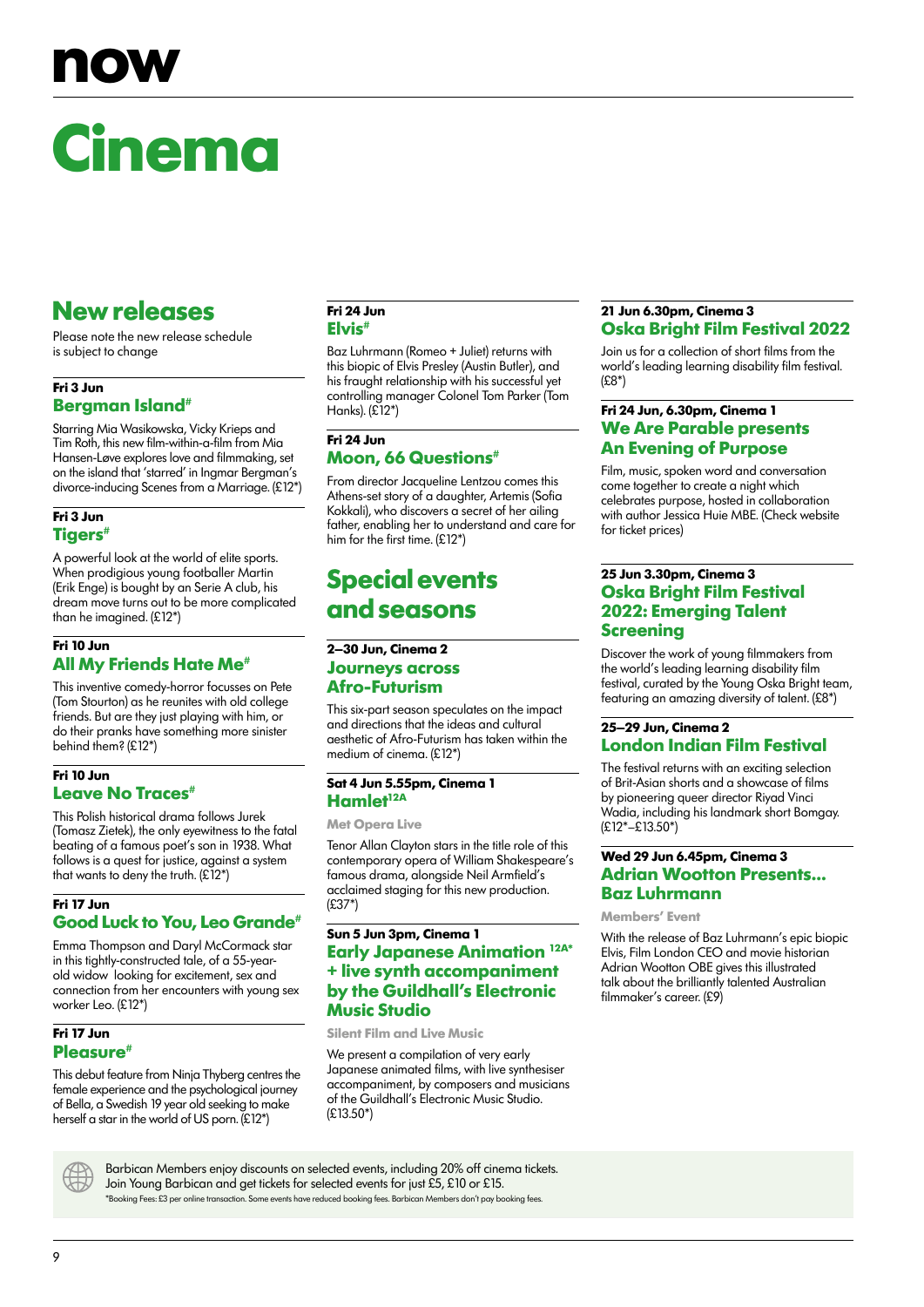## **Families**

#### $\overline{a}$ **Every Saturday 11am, Cinema 2 Family Film Club**

Come along for a variety of new films (including the return of a famous blue hedgehog), international gems and cinematic surprises, with a monthly Show and Tell introduction and free creative workshop at the end of each month.

We'll be on summer break after in July and August, but we'll be back in September with more great family films and activities.  $(E2.50 - 3.50^*)$ 

## **Parent and Baby Screenings**

Enjoy the best new films every Saturday and Monday morning with your little ones of twelve months and under, at our specially tailored screenings.

Sign up to the mailing list at barbican.org.uk/ parentandbaby

## **Regular screenings**

## **Relaxed Screenings**

One Friday afternoon and one Tuesday evening in every month, we screen a film in a specially tailored environment for adults who may be on the autistic spectrum, have Tourette Syndrome, anxiety, sensory or other learning difficulties. A companion or carer may attend for free. (£8\*)

### **Fridays, Cinema 1, 2 & 3 Pay What You Can Screenings**

If our standard ticket price is a barrier, or you want to help others enjoy a visit to the cinema, then come along to our PWYC screenings of new release films, which take place every Friday. It starts at £3 and goes up in increments to £15 if you're able to support our scheme and your fellow cinema goers. (£3–15).



Brown Girl Begins, 2019. Part of Journeys across Afro-Futurism, 2–30 June

### **Every second Monday 11.45am, Cinema 2 Senior Community Screenings**

Join us for a morning screening of the latest new releases, in our Senior Community Screenings. If you're an elder or retired, this is a great place to come together and enjoy films in the company of others – and you can bring family and friends along as well. (£6\*)



Most new releases have a captioned and audio-described screenings. There are also two relaxed screenings every month. See online for details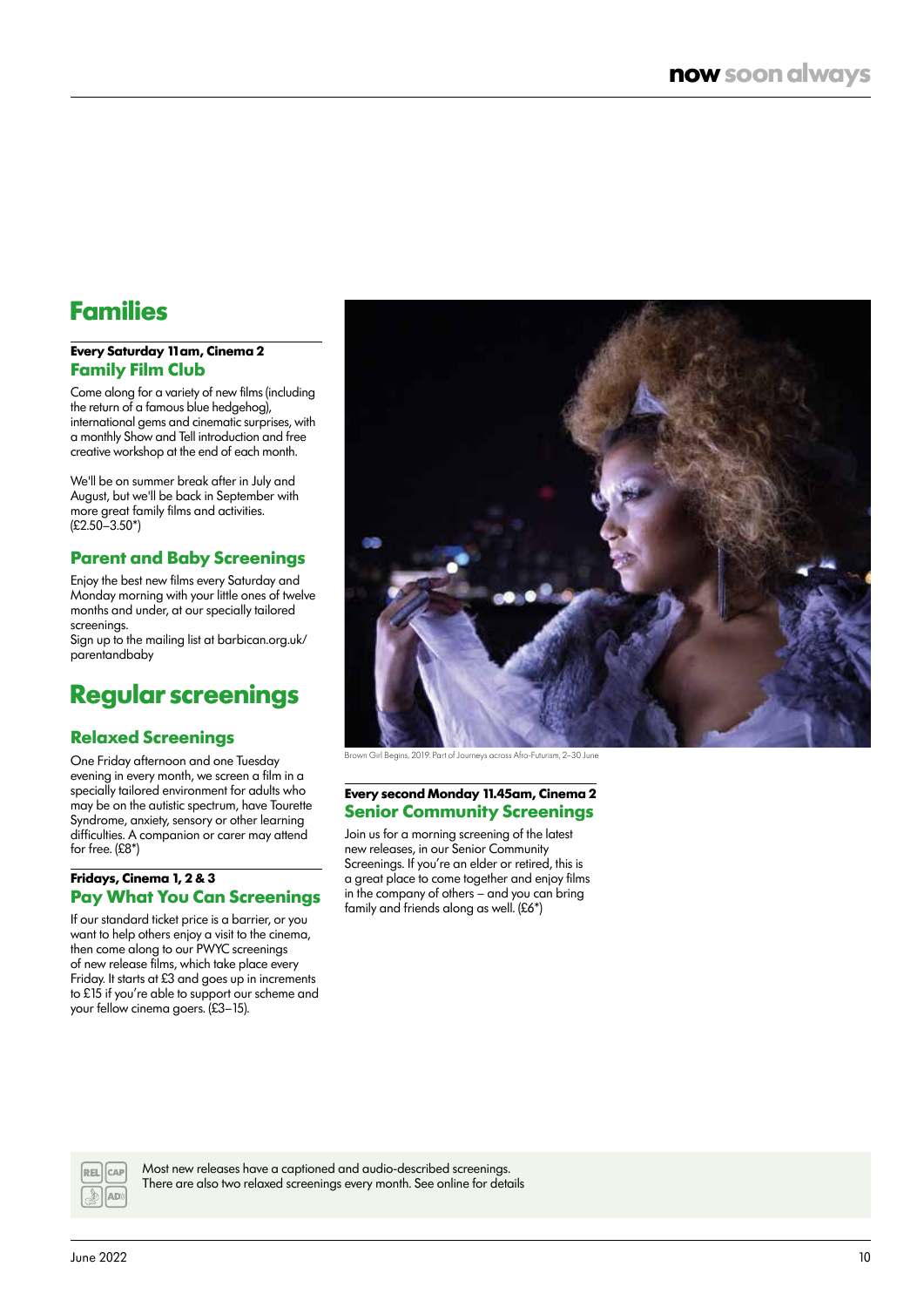# **Classical Music**

All events take place in the Hall unless otherwise stated

### **Thu 2 Jun 7pm London Symphony Orchestra/Pappano**

Includes: **Antonio Vivaldi** Concerto for Four Violins in  $R$  minor **Goffredo Petrassi** Concerto for Orchestra No 5 **Giacomo Puccini** *Capriccio sinfonico*

From Renaissance Venice to the streets of postwar Rome, Sir Antonio Pappano explores the passion, the melody and the sun-kissed colours of an Italy we almost never hear. (£18–60\*)

## **Fri 3 Jun 7.30pm Oslo Philharmonic/Klaus Mäkelä with Lise Davidsen**

**Gustav Mahler** 

'Adagio' from Symphony No 10 **Alban Berg** *Seven Early Songs* **Jean Sibelius** Symphony No 5

Enjoy Lise Davidsen's sublime soprano, as she closes her artist spotlight in the company of Scandinavia's super-orchestra and their electrifying Chief Conductor. (£15–55\*)

## **Sun 5 Jun 7pm LSO/Pappano**

**Ottorino Respighi** *Church Windows* **Luigi Dallapiccola** *Il prigioniero*

Sir Antonio Pappano, the London Symphony Orchestra and Chorus are joined by star soloists to champion one of the masterpieces of 20th-century opera – Luigi Dallapiccola's shattering *Il prigioniero*. (£18–60\*)

## **Sun 12 Jun 7pm LSO/Rattle & Imogen Cooper**

Includes: **Wolfgang Amadeus Mozart**  Piano Concerto No 18 **George Gershwin** *An American in Paris* **John Adams** *I Still Dance*

High spirits and summer sun, as Sir Simon Rattle and pianist Imogen Cooper take on music by Haydn, Mozart, and Gershwin – plus a showstopper from John Adams. (£18–60\*)



Lise Davidsen © Ole Jørgen Bratland

## **Thu 16 Jun 7pm LSO/Rattle & Håkan Hardenberger**

**György Ligeti** *Atmosphères* **Richard Wagner** Prelude to *Lohengrin* **Betsy Jolas** *Histoires vraies* **Johannes Brahms** Symphony No 2

Brahms's most lyrical symphony meets three composers who redefine the power of sound, in this Artist Portrait concert featuring Håkan Hardenberger and Roger Muraro. (£18–60\*)

### **Fri 17 Jun 7pm, LSO St Luke's LSO/Simovic: Rózsa Violin Concerto**

Spellbinding melodies: LSO Leader Roman Simovic performs the Violin Concerto by Miklós Rózsa, the Hollywood legend behind classic film scores including *Ben-Hur*. (£35\*)

#### **Sat 25 Jun 10.30am & 12.30pm, LSO St Luke's LSO: Musical Storytelling for Under-5s**

Dance and sing your way through this interactive concert for mini music-makers, as London Symphony Orchestra musicians retell a children's story through music. (£5–7\*)

## **Tue 28 Jun 7.30pm Britten Sinfonia/Opera Rara: Mercadante's Il proscritto**

Opera Rara Artistic Director Carlo Rizzi joins Britten Sinfonia and an exceptional cast in a revival of Mercadante's *Il proscritto*: a tragic tale of lost love and political treachery. (£12.50–42\*)

### **Thu 30 Jun 7pm LSO/Gardiner & Maria João Pires**

#### **Ludwig van Beethoven**

*Leonore* Overture No 2 Piano Concerto No 2 Symphony No 4

Sir John Eliot Gardiner joins pianist Maria João Pires in an exploration of Beethoven at his uninhibited best – music that sings, dances and glitters with youthful energy. (£18–60\*)



Visit our website for full programme information, including concerts from the Barbican Presents series, London Symphony Orchestra and our other associate orchestras, or contact the Box Office to be posted our current Classical Music brochure.

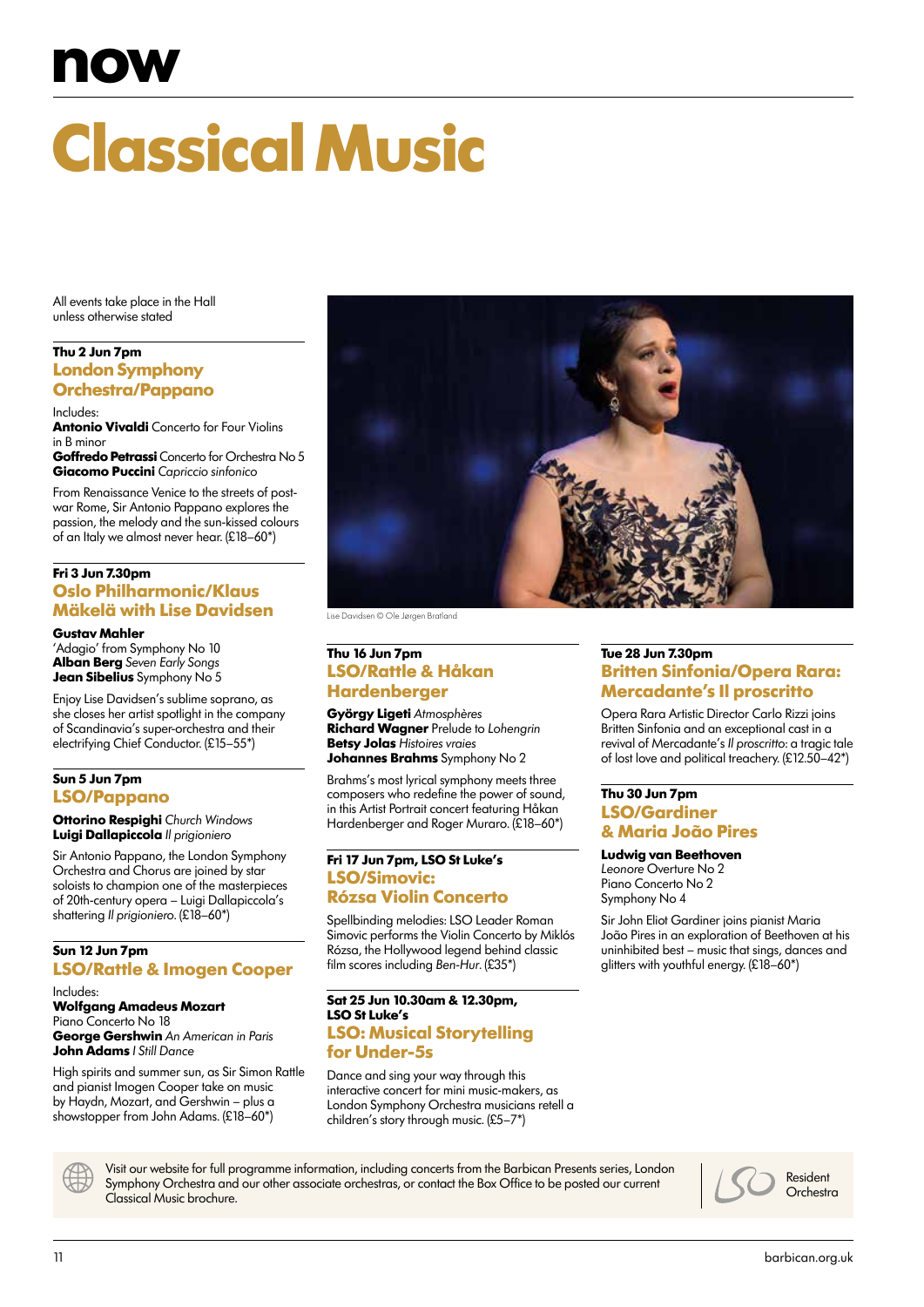# **A lifelong love of the trumpet**

**Regarded as one of the world's leading soloists, trumpet player Håkan Hardenberger tells us about his passion for the instrument and for innovative new music.**

When virtuoso trumpet player Håkan Hardenberger steps onto the stage for his London Symphony Orchestra Artist Portrait concert this month, he'll be playing French-American composer Betsy Jolas's evocative *Histoires vraies*. The story behind this wonderful work is one of deep friendship: the trumpeter first met Jolas when she was a teacher at Paris Conservatoire in the 1970s. Hardenberger was a student there at the time, and Jolas's son Antoine was in his class. The Jolas family and the Swedish trumpet player struck up a friendship, but after he left the Conservatoire, it dwindled.

Decades later, Hardenberger recalls performing with pianist Roger Muraro, and the two got on like a house on fire. Turning to each other, they said: 'Wouldn't it be nice if we had something to play together? Something where the roles are more equal?' Muraro suggested Jolas as someone who could write such a piece; the trumpet player recounted his early years with her, but said they'd not been in contact for a long time. 'So we got in touch with her, and she loved the idea of writing something for us both, so we have this wonderful piece, *Histoires vraies*.'

Opening with the sounds of the orchestra tuning up, and including the piano lid being banged at various points through the performance, the extraordinary work features 'the sounds we try not to hear,' says the composer. 'The music has a very specific language,' says Hardenberger. 'It couldn't be anything other than French. But it also has a Second Viennese feel; it's very expressive, like Alban Berg. I love it that as a trumpet player, I get to be the comforting voice. That's very rare and unusual because we're usually the protagonist – the noisy, terrible one. But in this piece, the piano is noisier.'

Hardenberger and Muraro are reunited for this concert with the London Symphony Orchestra, which celebrates (slightly belatedly, due to you-know-what) the trumpeter's 60th birthday. Alongside the Jolas, the orchestra will perform Wagner's *Lohengrin* prelude and Ligeti's mind-expanding *Atmosphères*, both of which break music down to its elements to create sonorities that defy the imagination. They make perfect partners for Brahms's sunny Symphony No 2. Also as part of the Artist Portrait, he'll perform at LSO St Luke's on 27 May.

Hardenberger's love affair with the trumpet began when he was given one as a Christmas gift aged eight. He says none of his family played music, and no one listened to classical music. 'So I didn't carry any baggage going into this. For me, everything was like a new discovery. The trumpet suited me, and I also might have suited the trumpet in that respect because of that lack of baggage. If I'd come from a family of doctors or lawyers, where the son is supposed to play a "cultured instrument" like the violin, then maybe all of this wouldn't have happened.'

Hardenberger has a reputation for championing new music and a roaming mind that's attracted to the novel. 'Who knows, if the trumpet had four Beethoven concertos and a Brahms concerto, things might be different, but we don't. We have the Haydn, we have some nice Bach, we have some great quality works, but we don't have all that much. And we certainly have very little romantic music.

'I saw very quickly that if I wanted to have stories to tell, I would have to look to something new, because it simply didn't exist. So I started very early to look in that direction, with great help from people like Elgar Howarth and Harrison Birtwistle, whose work I performed in the mid-80s. At that time, it was quite sensational that a major composer in his prime decided to write a solo work for the trumpet. And then I saw that this was the way for me to go.

So what's kept him in love with the instrument for 52 years? 'New works have always given me new energy, new thoughts and new ways to develop the instrument or my own playing, and I like that aspect very much. It's like an adventure.'

**LSO Artist Portrait: Håkan Hardenberger**  16 Jun See left for details



Håkan Hardenberger © Marco Borggreve

Details of prices are available online. Barbican Members and Business Members enjoy discounts on selected events. Join Young Barbican and get tickets for selected events for just £5, £10 or £15 \*Booking Fees: £3 per online transaction. Some events have reduced booking fees

For full programme information, including artist line ups, please visit **barbican.org.uk**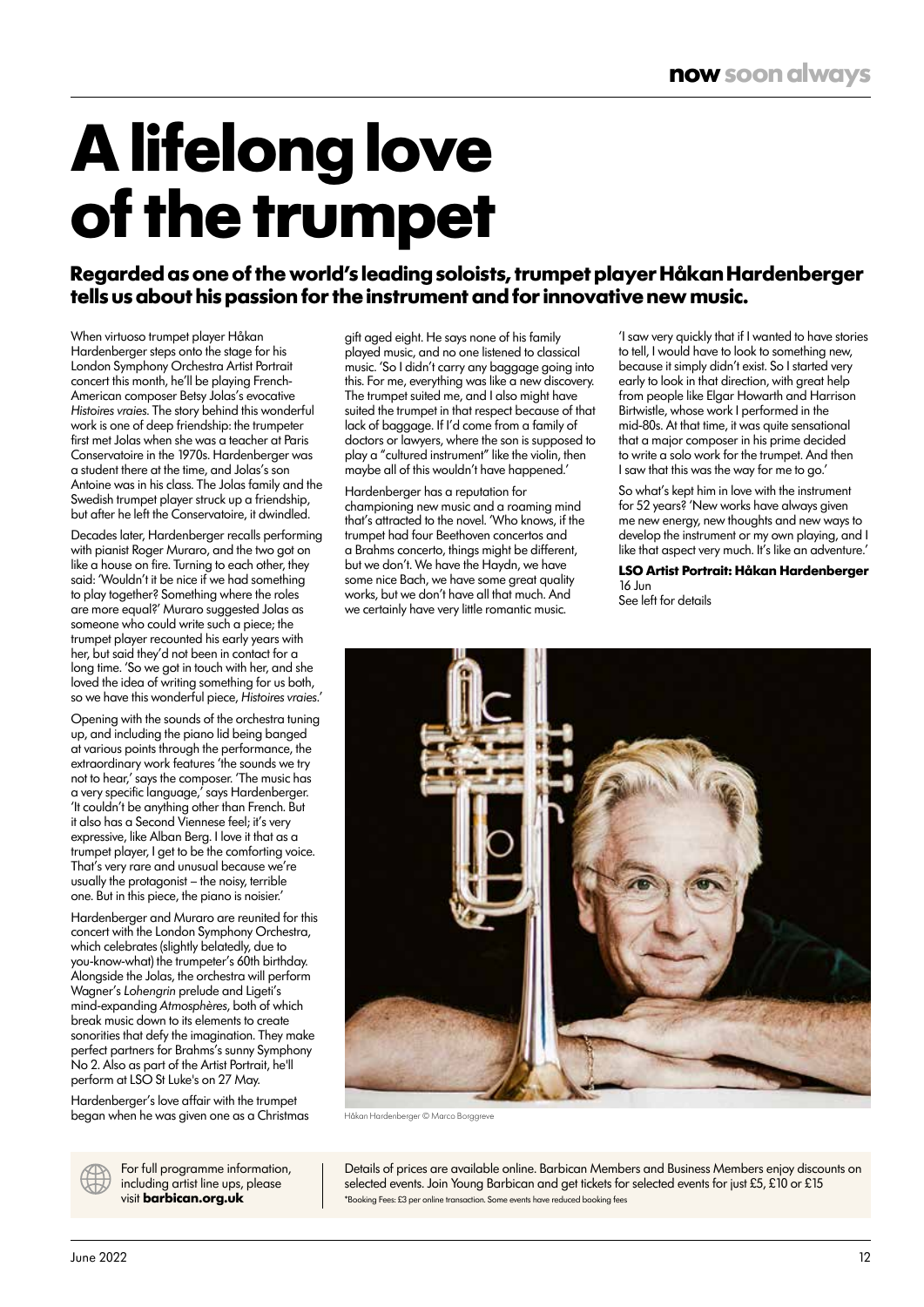# **Contemporary Music**

All events take place in the Hall unless otherwise stated

## **Thu 9 Jun 7.30 pm William Basinski with the London Contemporary Orchestra**

**The Disintegration Loops** 

A celebration of the twentieth anniversary of the ambient masterpiece – arranged for orchestra by the LCO. Plus William Basinski performs his 2020 album *Lamentations*. (£20–27.50\*)

## **Fri 10 Jun 8pm John Waters: False Negative**

The trash king of camp presents a brilliantly twisted comic monologue covering his career, movies, fashion and art – an antibody-shaking spectacle like no other. (£25–40\*)

## **Fri 17 Jun 7.30pm Arooj Aftab + Nabihah Iqbal**

Mixing elements of ambient music, electronics and jazz, built around the cyclical patterns of Sufi music and Urdu poetry. With support from NTS DJ Nabihah Iqbal (FKA Throwing Shade). (£15–20\*)

## **Sun 19 Jun 8pm, Hall Frederic Gassita & The Bantu Jazz Orchestra**

Frederic Gassita leads the Bantu Jazz Orchestra – with a big band, string section, the Eben Voices of Gabon Choir, special guest singers and a dance troupe. A joyful experience weaving together Bantu culture with the spontaneity of jazz. (£20–35\*)

## **Wed 22 Jun 7.30pm Herbie Hancock**

The inimitable and innovative jazz and funk maverick takes to the stage for a blistering performance. (£49.50–69.50\*)

### **Thu 23 Jun 7.30pm Marisa Monte**

One of the greatest Brazilian singers of her generation, she bridges the gap between musical genres and generations, melding jazz, blues and funk rhythms into old-school samba rhythms. (£45-65\*)

### **Fri 24 Jun 7.30pm Brad Mehldau**

Having forged a unique niche in exploratory jazz, classical romanticism, and pop; he's an undeniably influential voice in contemporary jazz. (£25-40\*)

## **Sat 25 Jun 8pm SFJAZZ Collective**

**New Works Reflecting the Moment** 

Premiering new pieces reflecting on seismic global and social changes of recent years – a jazz ensemble of Black origin, they use their work as a vessel for considering social injustice. (£20-35\*)



John Waters



Barbican Members enjoy discounts on selected events. London the Barbican Presents series, London the Barbican P Join Young Barbican and get tickets for selected events for just £5, £10 or £15. \*Booking Fees: £3 per online transaction. Some events have reduced booking fees. Barbican Members don't pay booking fees.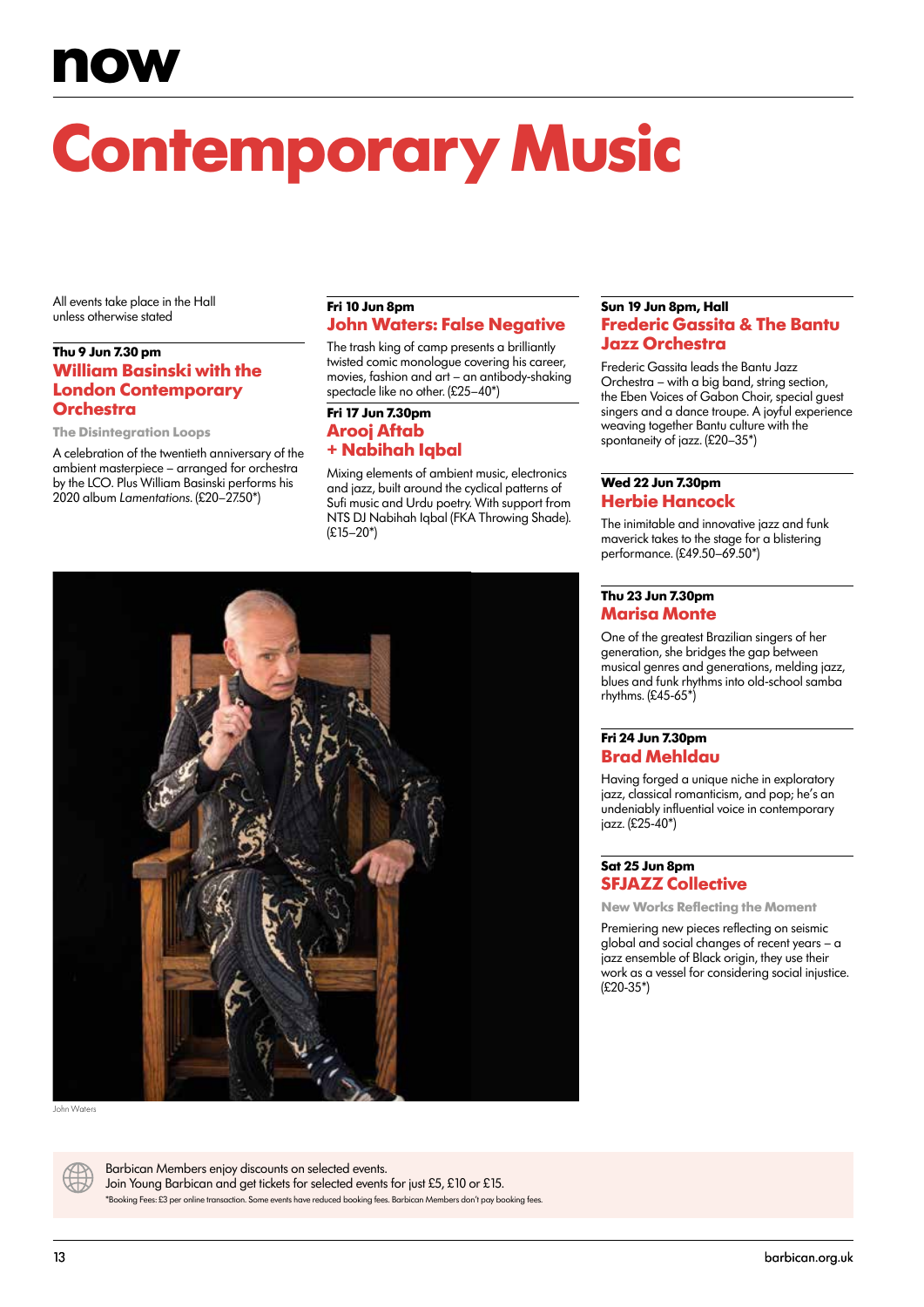

Aftab © Blythe Thomas

# **'A sexy kind of sadness'**

**Singer-composer Arooj Aftab's ethereal music is uncategorisable, incorporating Sufi poetry, jazz, electronica and classical sounds. Ahead of her Barbican debut, the musician shares her collaborative writing process.**

Brooklyn-based Pakistani composer Arooj Aftab's latest album *Vulture Prince* is an extraordinary work and a stand-out release of last year. But she says she wanted to move away from the Asian instrumentation sound of her debut *Bird Under Water* because she was 'feeling a little boxed in by the yoga people'. She laughs: 'Those people who feel like, "Oh, this is some sacred music, some reimagination of mystic music", whatever the fuck that means. I was just like: man, I'm just a rowdy whiskeydrinking crazy person, I don't really think I should align myself with being "the rebirth of Sufi jazz", or whatever the hell. People love to say that, but I was trying to move away from it a bit. So with *Vulture Prince*, I wanted to present a more sexy kind of sadness.'

Writing her spacious, ethereal music is a drawnout yet collaborative affair, she explains. 'I like to say that all of the sad songs wait for me at the bottom of the night. Like, at the end of the night, after many drinks, I think, "Oh, this is such a great idea" and I try to put it somewhere. If it's a truly good idea, it comes back. Or I'll record it. Like 'Saans Lo', I just wrote that one night - I sang it into the voice notes on my phone, and I'm so glad I did that, because the next day, the whole song was there, and I was like, "amazing!" Other times it involves thinking for weeks about how different instruments will come together and what I should do from a mix or arranger's perspective, what type of

human beings would probably enjoy playing together, regardless of the instrument.'

Vibe in the studio is crucial, she says, explaining that as a singer-composer, she aims to 'mind-control' the other musicians into playing the sounds that are in her head. 'I don't like to write it out and give them sheet music – that's such a buzzkill. So the personal connection with the musician is really important to me, and the hang is really important.

'It's really important that they understand and respect me as a composer and understand our roles. And it's important for me to respect them as an emotionally extremely mature musician, who can transcend their instrument and allow me to play my thoughts through them.'

She says music is a solace for her. And always has been. 'I never started writing music to get laid or to achieve fame or grandiosity, or whatever. For me, what comes first is that I write music and songs in order to soothe myself and then put them out for other people. No one fucks with me now because I have Grammy nominations, but there have been times in the past when people were encouraging me to write happy songs. And I was like, fuck off, I don't care what you want. This is for me firstly, and you afterwards.'

**Arooj Aftab**

17 Jun See left for details

## **With thanks**

The City of London Corporation, founder and principal funder

#### **Major Supporters**

Arts Council England Calouste Gulbenkian Foundation (UK Branch) Esmeé Fairbairn Foundation SHM Foundation Sir Siegmund Warburg's Voluntary Settlement Terra Foundation for American Art Wellcome

### **Leading Supporters**

Crystal Amber Fund Trevor Fenwick and Jane Hindley Mr Gregory Jankilevitsch Marcus Margulies SHM Foundation

#### **Corporate Supporters**

American Express Audible Bank of America Bloomberg DLA Piper Ecosia Howden M&A **Linklaters** Meta Norton Rose Fulbright Pinsent Masons Slaughter and May South Place Hotel Taittinger Champagne **UBS** 

## **Trusts & Grantmakers**

Art Fund Australian High Commission Boshier-Hinton Foundation Carolee Schneemann Foundation CHK Foundation Cockayne – Grants for the Arts Creative Europe Programme for the European Union Embassy of the Kingdom of the Netherlands Europa Cinemas Finnish Institute in the UK and Ireland Helen Frankenthaler Foundation Idlewild Trust Institut français du Royaume-Uni Italian Cultural Institute London Leche Trust Mactaggart Third Fund Noël Coward Foundation Performing Arts Fund NL Royal Norwegian Embassy in London The Allan and Nesta Ferguson Charitable Trust The Boris Karloff Charitable Foundation The Clare McKeon Charitable Trust The D'Oyly Carte Charitable Trust The Golsoncott Foundation The Harold Hyam Wingate Foundation The Henry Moore Foundation The London Community Foundation The Rainbow Dickinson Trust The Rudge Shipley Charitable Trust Tom ap Rhys Pryce Memorial Trust Tower Hill Trust

We also want to thank the Barbican Patrons, donors to Name a Seat and those who contribute to the Barbican Fund.

If you're interested in supporting the Barbican Centre Trust, visit barbican.org.uk/ supportus or contact us on 0207 382 6185 or development@barbican.org.uk The Barbican Centre Trust, registered charity no. 294282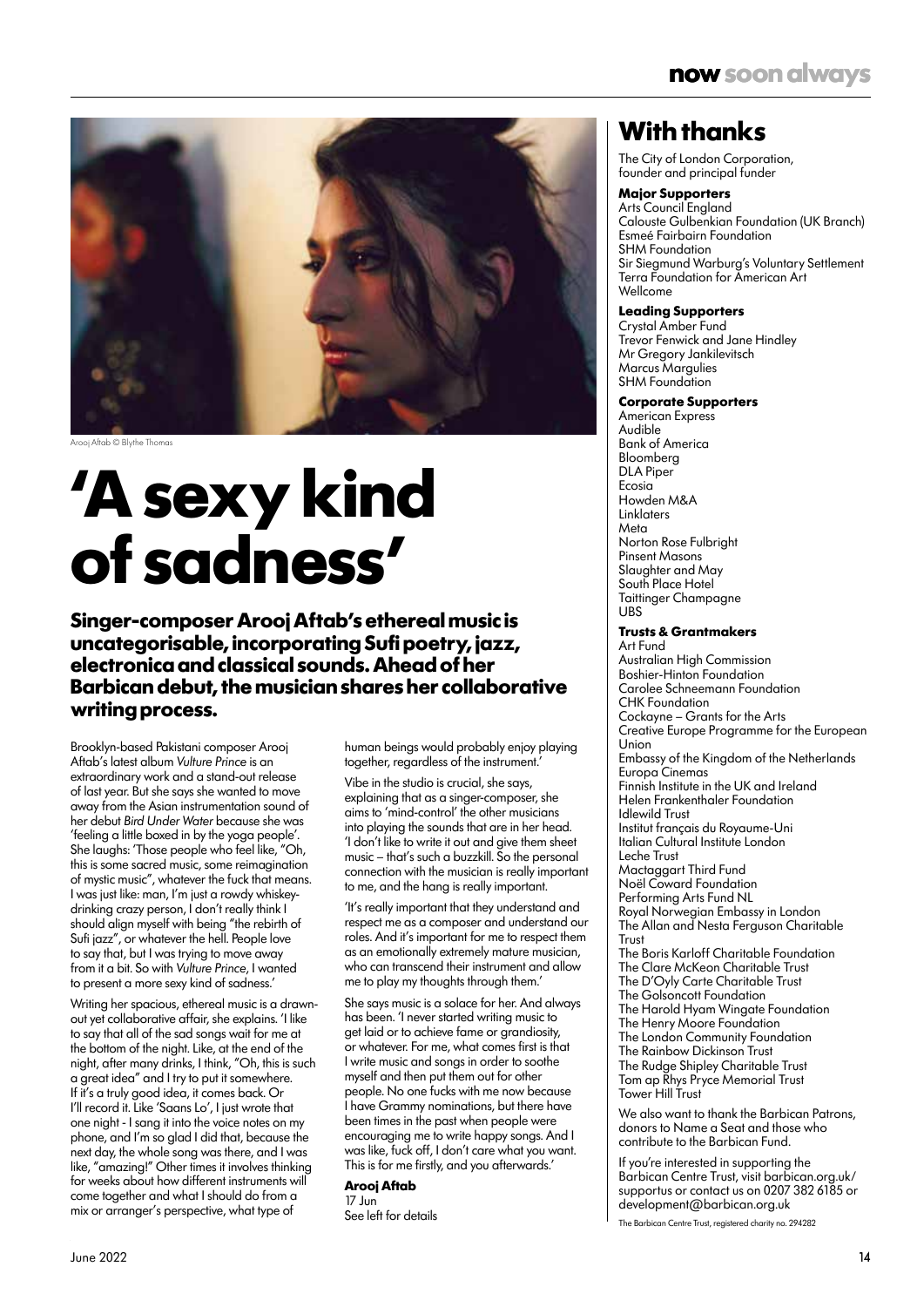## **soon**



## **23–28 Aug, Sculpture Court Outdoor Cinemas Season**

Join us this summer for a week of open-air screenings set against the spectacular architectural backdrop of our Centre. Among the films we're showing are Julie Dash's *Daughters of the Dust*, the wonderful *Princess Mononoke*, from Studio Ghibli and experimental adult animated science fiction film *Fantastic Planet* (La planete sauvage), from French animator Réne Laloux. Seeing films in the Sculpture Court is a rare treat, so don't miss the opportunity to catch these movies specially-selected by our Cinema programmers in a unique setting.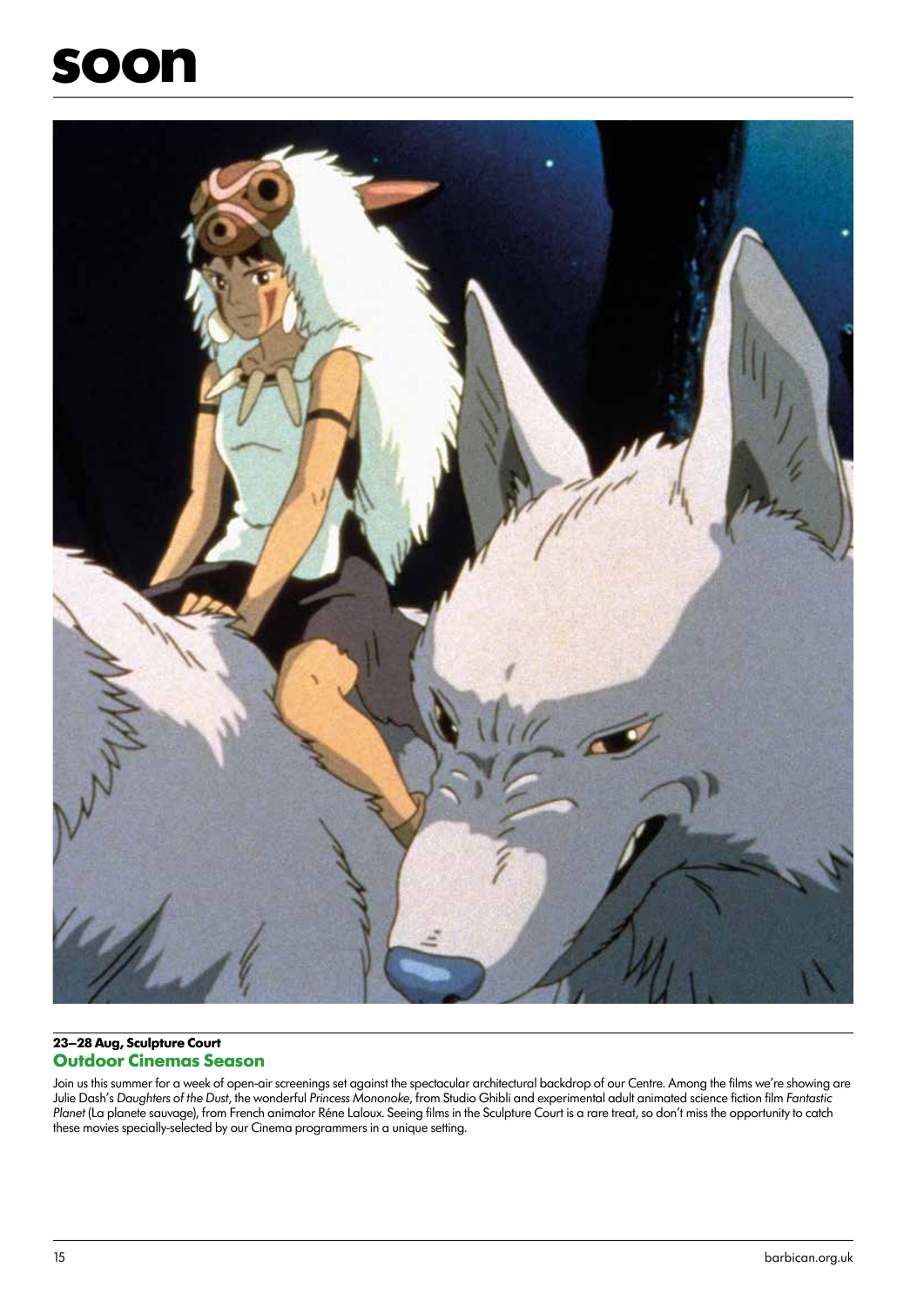

## **Fri 7 Oct, Hall Autechre + Zoviet France**

The cult duo make their Barbican debut with two rare shows in one evening. Performing as usual in complete darkness, they'll play music from 2020 albums *PLUS* and *SIGNS*, as well as tracks from their extensive back catalogue. Opening will be industrial/ ambient outfit Zoviet France, who formed in the early 80s alongside groups like Cabaret Voltaire and Throbbing Gristle.



Countertenor Iestyn Davies will perform in the world premiere of An Anatomy of Melancholy. © Chris Sorensen

## **27–30 Oct, The Pit An Anatomy of Melancholy**

This new theatrical creation, which will be performed in the round in the intimate setting of The Pit – is a portrait of a man engaged in a forensic examination of his own sadness. Drawing on the work of Robert Burton (*The Anatomy of Melancholy*), Sigmund Freud (*Mourning and Melancholia*), and Darian Leader (*The New Black*), plus other contemporary psychoanalysts, it takes inspiration from the notion of art as a consolation. Countertenor Iestyn Davies, lutenist Thomas Dunford and director Netia Jones present this staged performance with live and immersive video projection, featuring some of the most exquisite and heart-rending music ever composed: the songs of melancholy by English Renaissance composer John Dowland.



Personae: J.T. and Three Kitchs, 1957. Courtesy of the Carolee Schneemann Foundation and Galerie Lelong & Co., Hales Gallery, and P.P.O.W, New York and © Carolee Schneemann / ARS, New York and DACS, London 2022

## **8 Sep–8 Jan, Art Gallery & Cinema Carolee Schneemann**

Delve into the breadth of radical artist and feminist icon Carolee Schneemann's work in this exhibition and accompanying cinema season. Schneemann tackled topics from sexual expression and the objectification of women to human suffering and the violence of war. Our retrospective includes the artist's early paintings; her experimental sculptural assemblages; her performance work in which she used her own body as a medium; group performances; plus lyrical films and immersive multi-media installations.



## **31 Aug–4 Sep, Hall The Divine Comedy**

Neil Hannon celebrates 30 years as the Divine Comedy with a five-night concert run, playing two albums each night. Considered one of the finest singer-songwriters of his generation, Hannon signed his first record deal in 1990, and has since released hits including 'National Express' and 'Something for the Weekend' as well as more esoteric tracks such as 'Count Grassi's Passage Over Piedmont'. This is a one-time-only chance to immerse yourself in Hannon's imaginative world, as he plays virtually his entire back catalogue, accompanied on stage by a ten piece ensemble.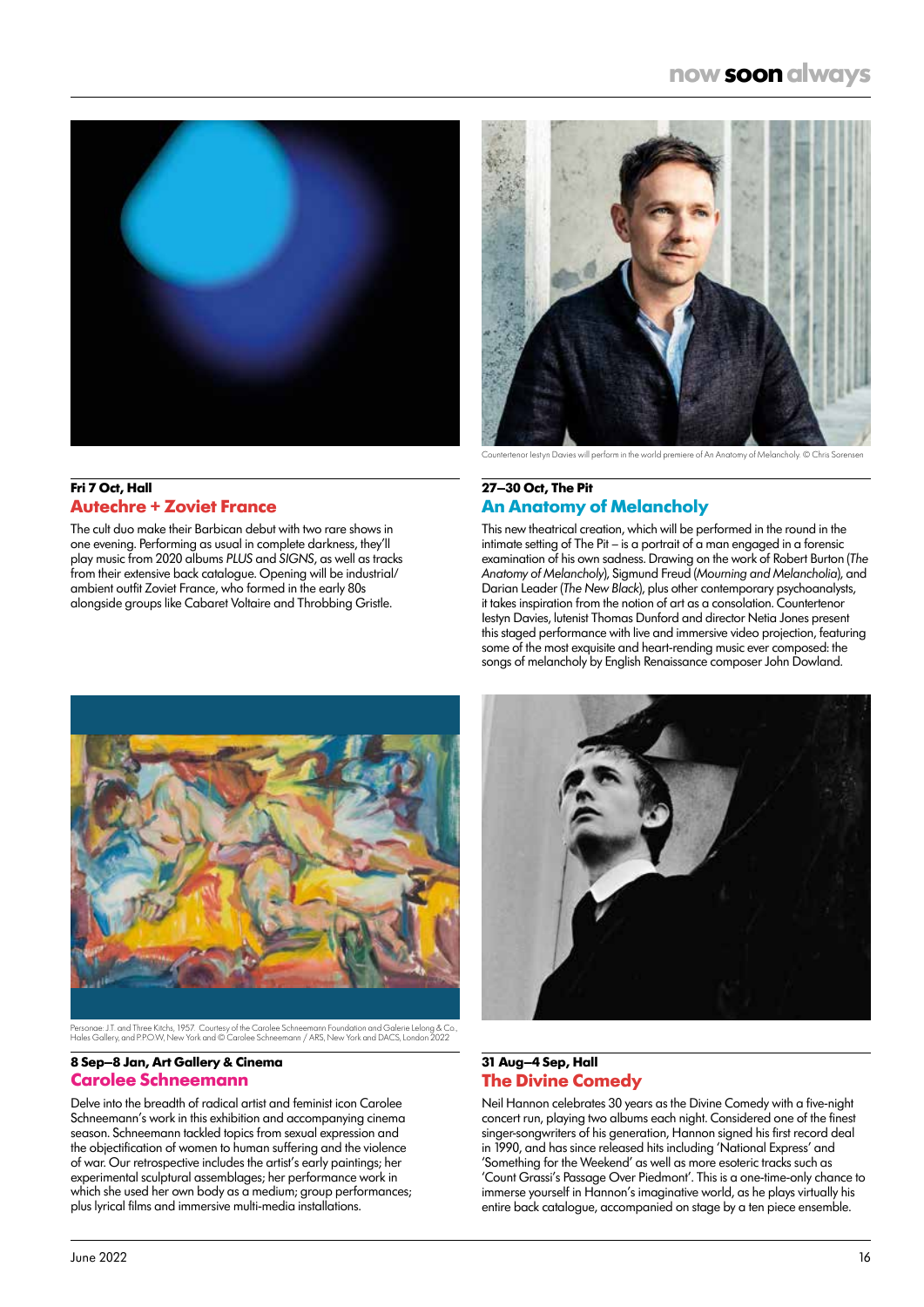# **always**

# **My Barbican: CN Lester**

**The writer, musician, academic, leading LGBTQ+ activist, and founder of cross-genre trans artist showcase Transpose, shares their favourite places around the Centre.**



CN Lester likes to remember their brother at the sunken seating by the lake, seen here on the right hand side.

#### **The sunken seating by the lake, just outside Barbican Kitchen**

The little sunken circular points right by the water's edge on the Lakeside Terrace are my absolute favourite parts of the Barbican, and the most personal to me. My BMus graduation ceremony was held at the Centre, and it had been a long and difficult path to get there. It took four years for a three-year course, mostly filled with my own life-altering medical problems and treatments, and then completed under the shadow of my brother's (not yet but soon to be terminal) cancer diagnosis. After the ceremony, my family and I went out onto the Terrace to enjoy the sunshine; my brother and I got down into one of the sunken circles and smiled for the camera, his arm around my shoulders. I like to go there now with a cup of coffee and remember.

#### **The workstations at the back of the Music Library**

If you go through the Barbican Library, then onwards through the Music Library, you get to a windowless space right at the back with one large desk and a handful of narrow, separate workstations, dimly lit, with no view and no distractions. Those workstations were a crucial factor in completing my PhD, when I couldn't trust myself to do the work at home (a lovely view, lots of distractions). Libraries are magic places, even the dullest parts.

#### **The Wings, Stage Left, Pit Theatre**

I love being in the audience for live performances, but nothing beats being in the wings, either waiting to go on, or watching the other acts. *Transpose* came to Barbican in 2016, and *Transpose: JOY* [31 Mar-2 Apr] marked its fourth iteration in The Pit. Those moments in the wings, feeling and hearing the audience react to the talents of the artists, listening to the stage manager queuing up the next state change, making last minute costume alterations or running lyrics for the final time – those moments are some of my most treasured memories.

#### **The Pit Theatre green room**

One of the small things I've missed most during the pandemic has been theatre green rooms and kitchens – the tired furniture, old mugs, endless cups of coffee and packets of biscuits. You get the best gossip while you're on a fifteenminute tea break, and a chance to get to know each other without the gloss of performance – who's messaging their partner, who's catching up on their paperwork, who's napping on the couch. It's good to know that no matter how impressive the show, there's always going to be somebody brewing ten cups of tea and worrying about how much milk is left.



Workstations at the Barbican Music Library.



You can watch *Transpose: JOY*, the fourth iteration of CN Lester's showcase of work by trans artists - just scan this QR code using your phone and follow the link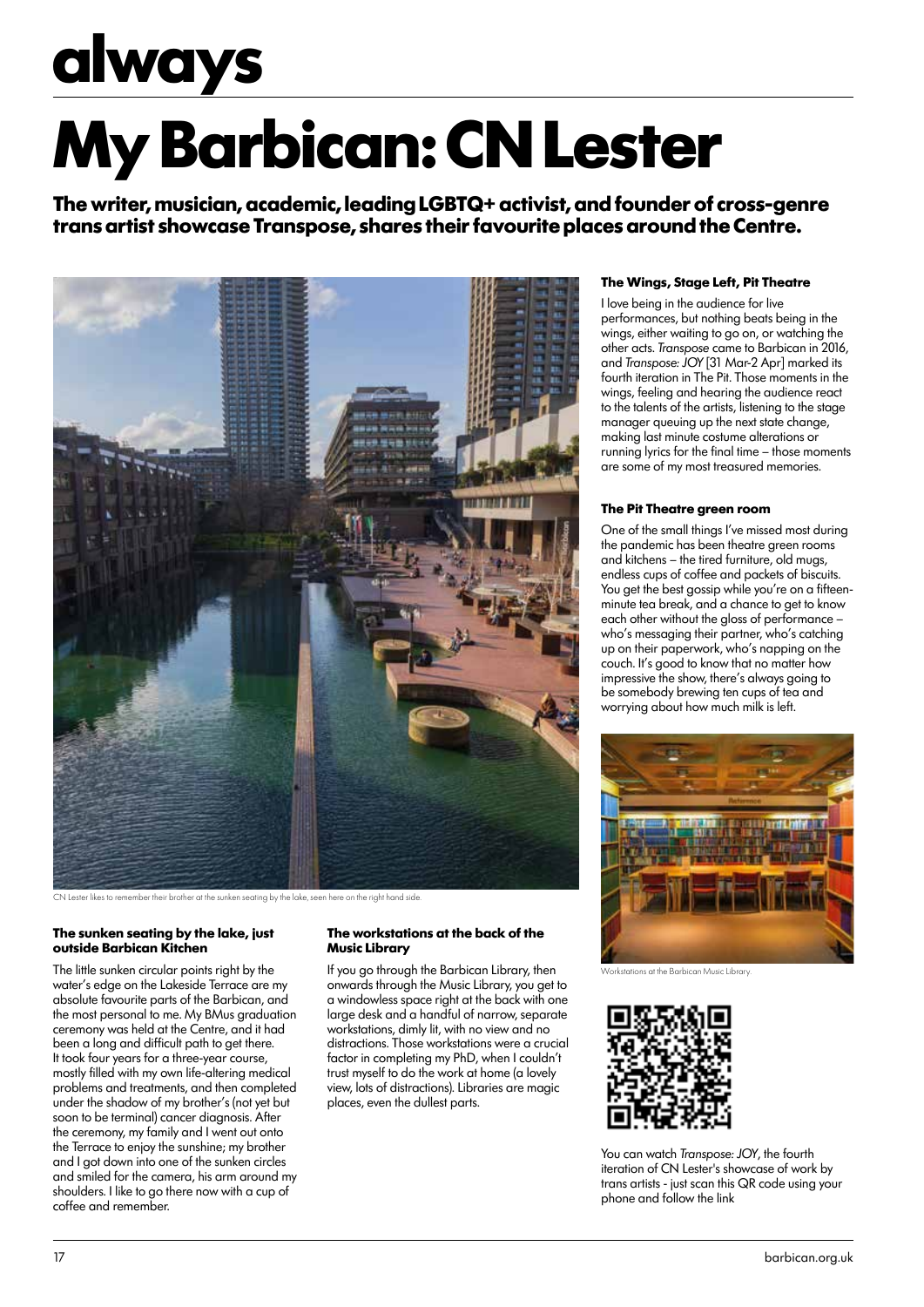## **now soon always**



A detail from one of Adam Blencowe's innovative new works marking the 40th anniversary of the opening of our Centre © Dave Watts

# **Maker profile: Adam Blencowe**

## **The designer talks us through his latest work, available in the Barbican Shop from this month.**

'I'm a big believer in innovation,' says designer Adam Blencowe. 'That's what's important to me – trying to find new territory that hasn't been explored before.'

For his latest work, Blencowe has invented a radical new technique that brings together the ancient craft of felting with digital technology. Using a hacked jigsaw and a CNC machine programmed with each design, he can create images using felted wool, producing rich textural surface patterns and revealing the contrast between differing fibres. These works are made using reconstituted wool yarn from the fashion industry.

To mark the 40th anniversary of the opening of the Barbican Centre, Blencowe has used the technique to develop six felt works that can be hung on a wall, featuring designs inspired by the building and its architectural features. Shapes Barbican uses ideas such as the panelling and doors of the Hall, the new-look wall-treatment in Cinema 1, ceiling grilles in the Art Gallery and ventilation details from the Foyer. They look striking individually, but would also sit incredibly well brought together as a full set.

'I've been to the theatre, the cinema, I've

watched concerts, so I've experienced the Barbican's spaces many times. Something that's always struck me about the building is it has a language across the different areas. That's different from a lot of buildings, he says. 'As someone who's visual, these elements act as a nonverbal signpost. So that's what seemed to be the most interesting thing to pull out and celebrate.'

These works launch Blencowe's That Felt Good series of works, all created from his self-built Nissen hut studio near Bruton in Somerset. The technique is proving to have innovative applications for floor-covering, upholstery and fashion fabrics. It is well suited to flexible small-scale production and unique works, and he says he hopes to be able to take it around the country, enabling people who might not have access to technology to design and create their own works.

You can find Shapes Barbican in our Shop on Level G or online.



## **New perspectives**

Holly Hang, @photoxcore\_archive took this wonderful photo in our Conservatory. She says: 'I used to spend time sitting in the Barbican estate before work, people-watching and read a book. It was also a great meeting place and visit an exhibition with friends. I would also take photos of the plants in the Conservatory and enjoy the Brutalist architecture. These photos represent how much appreciation I have for the Barbican. It's a safe space that I hope to continue to enjoy for many more years.'

## **Drink with a view**

Barbican Kitchen is the perfect spot for warmweather drinks with friends by the Lakeside. The spacious outdoor seating area means you can grab a bite to eat, a coffee, juice (or something stronger) and enjoy them in the sun. With views across the water to St Giles Cripplegate Church, it's lovely for relaxing alone or as somewhere to catch up and chat. If you're hungry, choose from light bites, salads and sandwiches or more substantial meals – including mouth-watering pizzas. Find Barbican Kitchen on Level G.